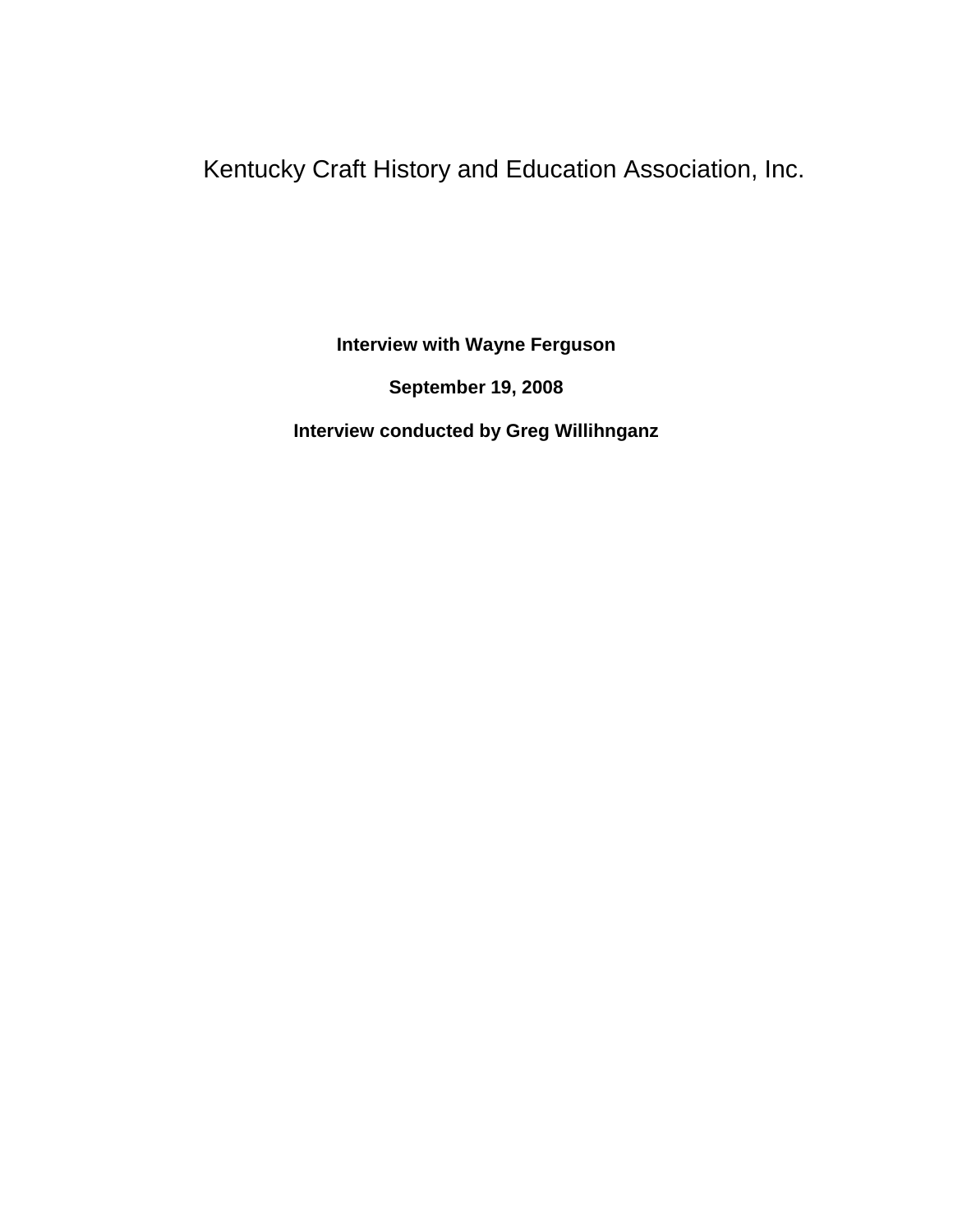WILLIHNGANZ: This is Greg Willihnganz interviewing Wayne Ferguson at his studio in Louisville, Kentucky, on Friday, September 19<sup>th</sup>, 2008, for the Kentucky Craft History and Education Association. Good afternoon, sir.

FERGUSON: Good afternoon.

WILLIHNGANZ: Can you in one brief statement perhaps, give me an overview of what it is you do?

FERGUSON: Well, I'm primarily a clay artist. That's my media of choice and always has been ever since I was a kid. My mother would make this modeling clay concoction for my brother and I. It was flour, salt, blue food coloring, and cream of tartar. And so, it was something that I could control and there weren't many things I could control back then, so I stuck with it for ever since I was a kid. I've been consistently working in clay as a professional probably for 35 years or so.

WILLIHNGANZ: Wow. Tell me about your childhood, growing up and were you born here. Are you from…?

FERGUSON: No. I was born in Chattanooga, Tennessee. Most of my family were from Tennessee or Eastern Kentucky or Southern Ohio. They were all Appalachian people who migrated to where the jobs were, up around Cincinnati, some of them, but my father was in the Army so we traveled around a bunch. Lived in Hawaii and Germany and all over the United States and Fort Irwin, California. And my mother was British, and when my parents divorced, we ended up in Northern Kentucky. That's where my father's mother lived, my grandmother. And so, that's pretty much it. I've been a Kentucky boy since I was about ten, so.

WILLIHNGANZ: Okay, and what brought you to Kentucky?

FERGUSON: Well, the, the disillusion of my parents' marriage. My father was stationed in New Jersey, and so he loaded us all up on a big truck and there was a platter in there that says, "Welcome to Corbin, Kentucky," 'cause that's kind of where we ended up. We ended up in, up in Northern Kentucky. So, he just more or less dumped us off and started his new life (Laughter—Ferguson).

WILLIHNGANZ: Wow. Tell me about your early education and any career choices you had other than art.

FERGUSON: Oh, yeah. I've done a number of things. No career choices though, except art. I've always known that that's what I was going to be; and I've washed dishes in Alfalfa's in Lexington, and I've cut tons of tobacco, and put up hay and, and carpentry work. I worked as an archaeologist in Arizona for a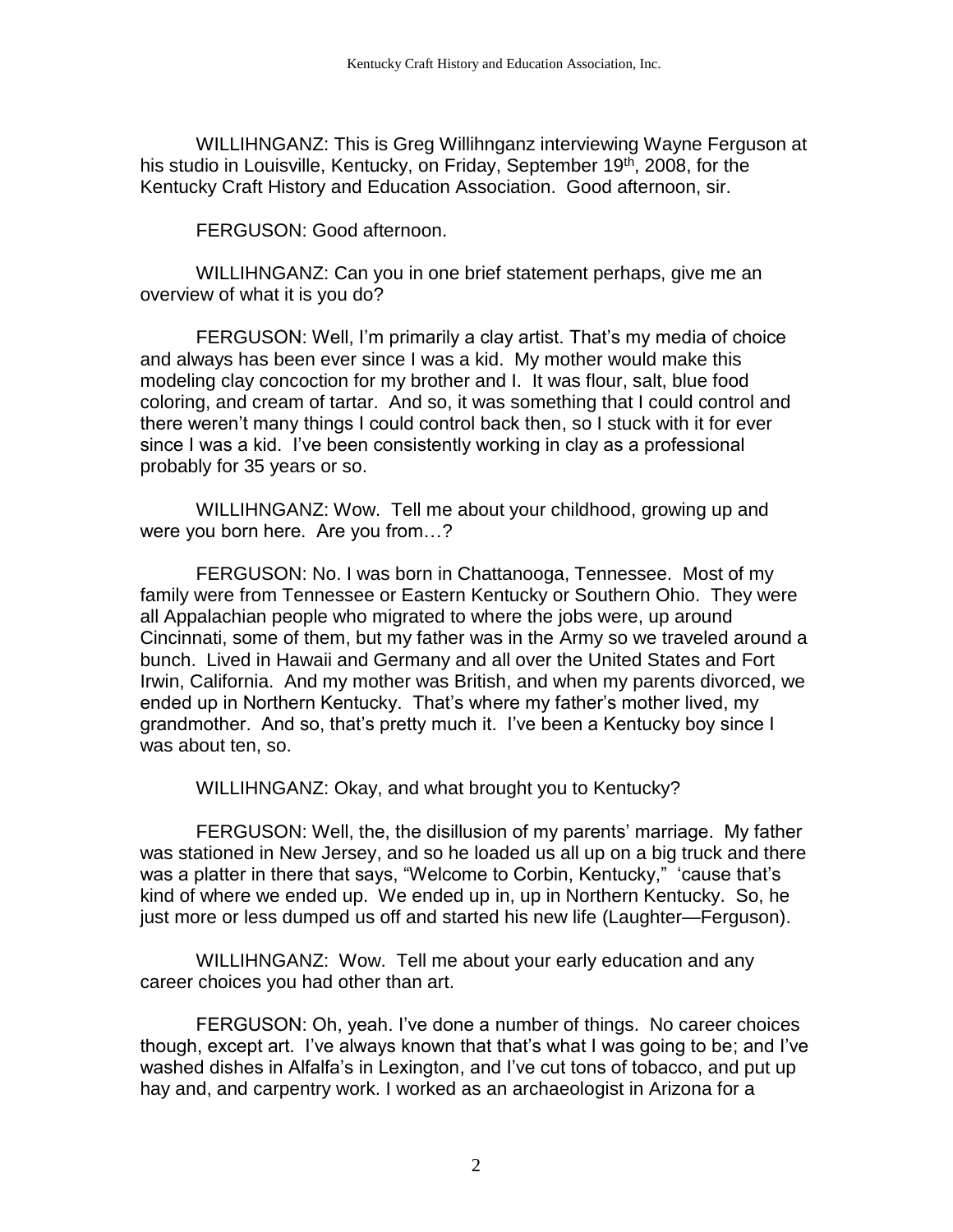couple of years but, pretty much my career choice was determined I guess early on when I realized that you know, I was a creative person. I had some really strong influences in high school. I had an art teacher who, her name was Eva Hinkle, and she basically turned me around from a kid who was a runaway car thief…you know, always on probation, in trouble, in detention homes, and she finally got to me to the point where I had my third chance. And I was just about ready to get sent off to, at that time, to the big reform school outside of Lexington…was called Kentucky Village…and she went to the Judge's house that evening, unbeknownst to me, and knocked on his door and said, "Judge Jolly, you don't know me. I'm Eva Hinkle. I teach art over at Belleview High School and I'm just gonna beg you not to send this kid to Kentucky Village." And he gave me a fourth chance. And through her, you know, she would take my pieces and submit then to the scholastic art programs…the exhibits that they have…and she basically took a very destructive, confused kid and sort of brought out the, the constructive, creative aspects that she knew were there. But you know, she…this was her job…and I've got a report card over here that she sent me with some clay tools about four years ago, and she had kept that report card for years. But, I made straight A's and she was just real proud of me, so.

WILLIHNGANZ: So, what motivated your interest in your craft?

FERGUSON: Well, I think clay, that was always what I wanted to do, but then I, I was going to UK on the GI Bill…and back in the 60's…and I walked through the Fine Arts Building. I had a friend who was making pots and I was just fascinated by that. John Tuska was the teacher and I never took a class from him, and I was actually never enrolled as an art student. I was a special Ed major and an English major. And anyway, I saw this person making pots and I ended up getting a work study position working for John Tuska, cleaning kiln shelves, and sweeping up the studio, and sitting in the gallery and just, you know, just simple things…and just all of a sudden I was surrounding by clay, wheels, people making sculpture, Tuska making figurative pieces and beautiful pots. And I also took an anthropology class. And it was intro to anthropology class. It was taught by a guy by the name of John Dorwin. I'll never forget him. And it was a survey class. You know, you're sitting there with 250 people in an auditorium bored to death and I had started making pots, hand built pots that were very primitive and I brought one in to show him one day. I said, "You know, I'm really trying to figure this out for myself. I want to figure out how to make pots like Native Americans made pots right here. I want to dig clay; I want to fire them with wood. I want…want them to be as traditional as possible." So he gave me a book and he said, "I tell you what. If you bring your pieces in and talk to me periodically, and don't just flake out, you don't have to come back to class." He said, "I will give you an A," he said, "but you have to prove yourself to me by, by not taking this, you know, opportunity and just kind of snuffling off." So, I would bring the pieces in and he'd talked to me about it and I got an A. So, that was really kind of a neat thing I thought.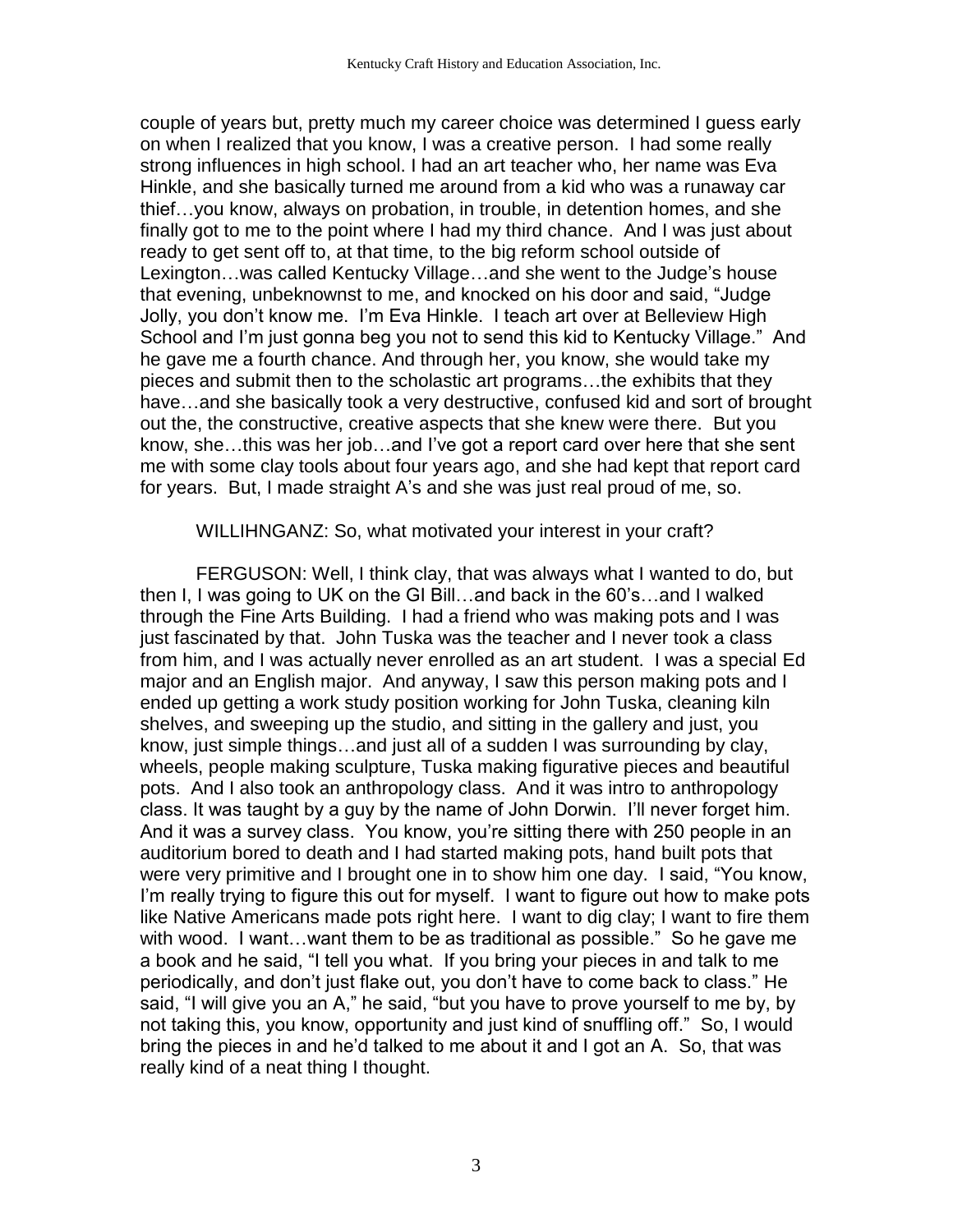# WILLIHNGANZ: Have you worked in other media?

FERGUSON: Well, yeah. I paint a little bit; I do some mixed media sculptures. I do polymer clay pieces that are, you know…range from little selfportraits to little Ennis and Edna Clanihan, and two strippers in front of Boots Bar and Grill back in 1963 back in Lexington so. But yeah, I pretty much stick with clay that has to be fired. And in, to be more specific, I'm really into clay that has to be fired with wood. Going back to the more traditional ways of doing things.

WILLIHNGANZ: Name some, well; you've already talked about some significant teachers who contributed to your work. Did you apprentice with anyone?

FERGUSON: No, I didn't. Actually, what happened was, at UK, a guy came in fresh out of graduate school. His name was David Middlebrook, and the first thing he wanted to do was build some kilns, which meant we had to go to Morehead. We went through the brickyards and salvaged a bunch of brick and, we started building some kilns that were rather large. They were oil fire, gas fire kilns. But there was a hardcore group of people. Rob Barnard who is from Mount Sterling, ended up going to Japan. He's got a couple of NEA grants; a great guy. Ronald Knight, who is from Iowa, who I built kilns with for 35 years now. Adrian Swain, who's a curator of the folk art museum, and a couple of other people. But we were the hardcore potters and so we worked together for probably about two years, and that's all we did, was make pots. And lots of them. Big ones, small ones. And we would start going to some of the local craft fairs and kind of realized we could, you know, make a little money, so. That was the beginning.

WILLIHNGANZ: Okay, so how much have others really contributed to the knowledge of your craft?

FERGUSON: I would say, you know, most of what I learned was pretty much through trial and error, building kilns, building kilns that didn't work so well. But most of it was, was what you would call seat of the pants. Really didn't take any clay classes to speak of at UK. They had a little, sort of unofficial group of clay people who kicked in some money and they got to use the studio, so, but I really didn't take any, you know upper level art classes or clay classes. I took a drawing class and maybe a wood sculpting class but that was about it.

WILLIHNGANZ: Have you had any continuing education experiences like workshops or a week or two at a specialized art institute?

FERGUSON: I have taught numerous workshops. (Unintelligible) School a couple of times, workshops in elementary schools, high schools, you know, senior citizen programs. That, that kind of started back in 1974 and it just kept, it just kept sort of compounding. As you would teach a workshop, the word would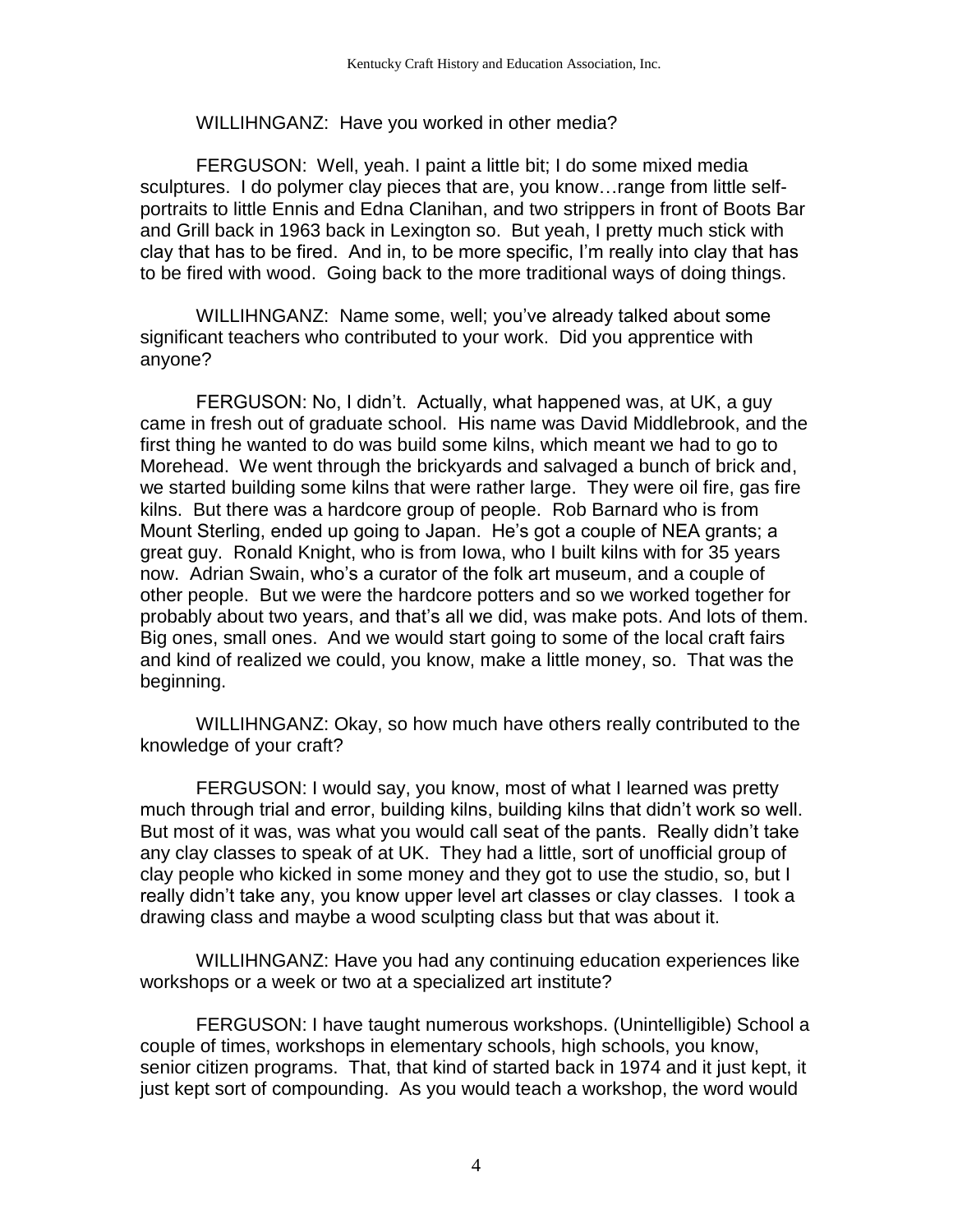get out and then you would be approached about another workshop. I was artist in education through the state arts council for about four years. I was placed in a school system in Western Kentucky in Marshall County for a couple of years, and eventually ended up working in two juvenile treatment centers in Eastern Kentucky: Morehead Treatment Center for Girls and Woodbend Boys Camp for boys in Corbin County. That has been really the focus for me. I'm probably 50 percent artist, as far as my time goes, and 50 percent teacher. Never got a degree, but I've managed to, to…through the years establish myself as a…as a teacher, and so the degree has really not been…it's not been of any consequence not to have it. I would have liked to have, but it just never panned out for me so.

WILLIHNGANZ: Have you traveled either in this country or internationally, and if so, what impact has that had on your life and your work?

FERGUSON: Well, all the traveling I did as a kid, you know, with my father in the military. That was pretty, pretty major because we lived in the desert…the desert of California for eighteen months, and then I would end up living with my Aunt Audrey again in Williamsburg for a year while my dad was stationed somewhere else. But as an adult, being in the military I traveled, but after that, I think probably my biggest influence was I had some friends in Arizona, and I traveled out there and visited some potters in Mexico. A month in Ortiz, Mexico and there was one potter down there who in the 60's started to teach himself to make pots. His name was Juan (unintelligible) and he couldn't read or write so he would find these pot shards out in the field and he taught himself….

WILLIHNGANZ: He found pot….

FERGUSON: Broken pieces of pottery.

WILLIHNGANZ: Oh, shards. Okay.

FERGUSON: Yeah, and he would…he would…he was determined to teach himself how to make these pots and fire them, and he did successfully, and he was discovered by a guy, Spencer McCallum, who set up a kind of a…a foundation to foster Juan and…and keep him from making pots that ended up in like the second-hand stores and stuff, and that's where they were. He found them in (unintelligible) New Mexico and he approached Juan and said, "Juan, if you would, let me buy all your pieces. Let me give you a stipend. Don't make your pieces and take them to these places. Your work needs to be…you know…your work is really developing and…and this will give you the freedom to experiment and you wont' have to…won't have to cross the border with these pots. You know. I'll take care of them." And he did. Well, and I went to visit Juan a couple times, and he had taught his brothers and his daughter, and his sisters, and his aunts, and his immediate family how to make the pots. Where to dig the clay, what minerals to grind up to, to paint on the pots, and we fired with cow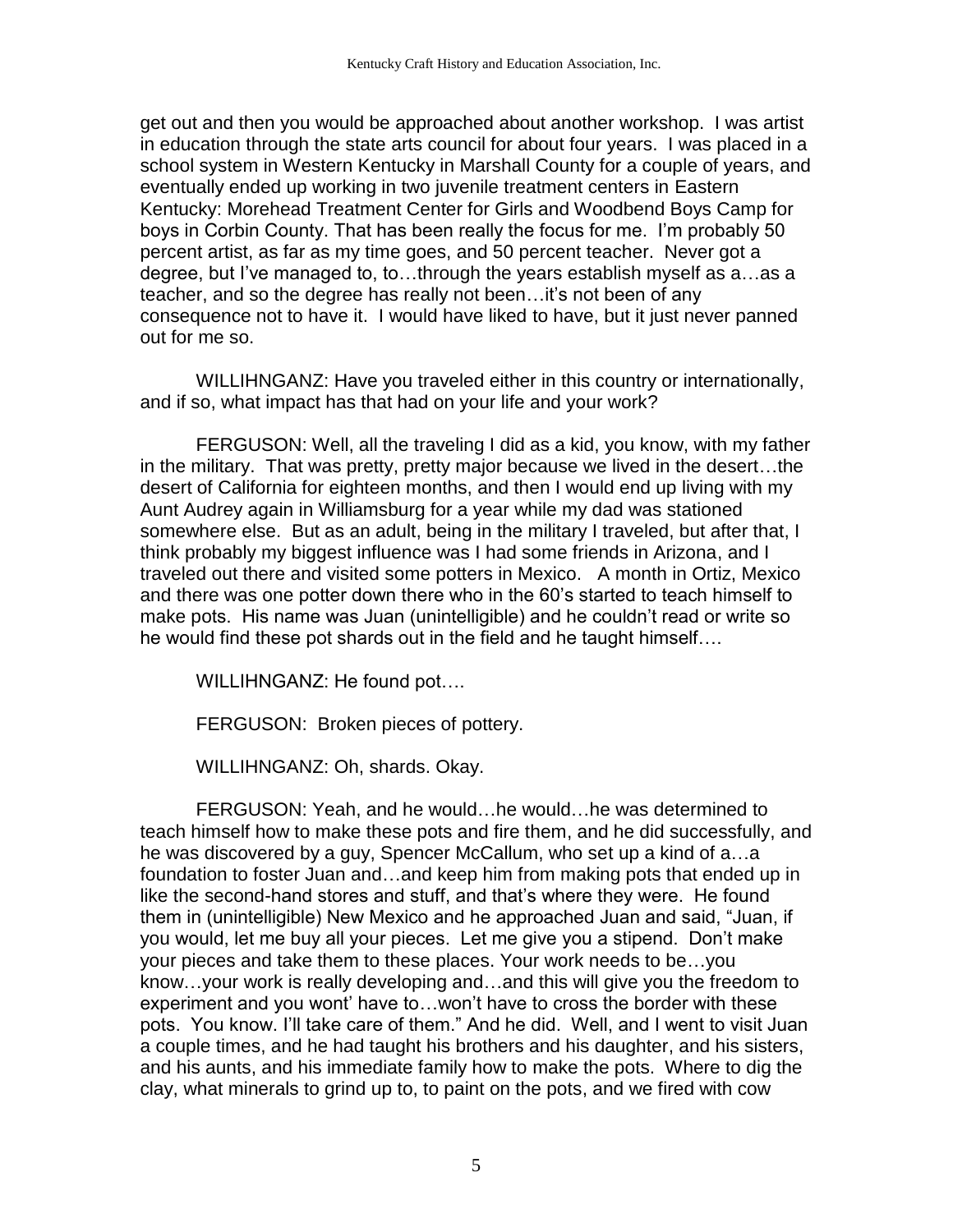manure, and they, they really took a shine to me because when I dumped out my little bag of tools I had pretty much the same tools that Juan had. Some polishing stones and some gourd scrapers and so I got along really well. But that was a major influence to go down there and, you know, I only went down there twice…never stayed for any longer than about ten days, but as I said, made a lasting impression on me. And then while I was down there I made some connections with a group of people at the University of Arizona. They were very intrigued by what I was doing because, you know, I could go out to one of those washes out there…one of these arroyos, and find clay and mix it with whatever materials I needed to to make it workable, and make and fire pieces that looked very much like the pieces that were made by the indigenous people that lived out there…the Pre-Columbian culture, the (unintelligible). And I could also do some of the cliff dwelling type pots, the corrugated pots made from small coils. But, but that led on to…making those connections led on to being hired as a, as an archaeological assistant, which mainly meant pick and shovel work. But once you start, then they start teaching you more, and it got to the point where I could excavate and do all the drawings and measuring and catalog all the artifacts, and know what they were. But my skills as a ceramic artist…every time we would go to another site, I could usually take a hike, maybe go two miles and find a clay source. And I could make pots that, that looks so much like what we were unearthing, and I gained a lot of respect from the archaeologists who were out here. I, you know, I could go out there tomorrow and get a job.

WILLIHNGANZ: Tell me, if you can about the, the sort of arc of development of your career.

FERGUSON: Well, you know, its one of these things where, when you start out and you're young, often times you're very opinionated…very opinionated. So for me it was like I didn't want to make work to sell. I didn't sign my work. I would stay away from commercial glazes, you know. I had tunnel vision. You know, everything had to be pure. It had to be clay that was dug and fired in a pit, and I never had any money, and never had an electric kiln…and this went on for probably a dozen years and then eventually it was like, I needed color, you know. I'm making these urns and animals, and then I had to get an electric kiln and go to glazes that are commercial; and then after trying to figure out how to sell my work and I would say that, you know, it was almost, kinda like a complete turn around. I still do not sign my work. I figure, you know, that I've made enough stuff that people who know me know my pieces, but I'd say right now, the…my, my reputation as an artist as also been sort of a (unintelligible). I will make, you know…I won't hesitate to touch on sensitive subjects. You know, I'll make a piece about the OJ Simpson trial. I'll make a piece about global warming. I'll make a piece about, you know, murder and mayhem and death and destruction because I feel like, you know, if you're an artist you have, you have an audience and the audience can be, it can be expanded more if you're, if you're not just making pots. So for me, I eventually had to, to kind of delve into the scenarios or narrative pieces that, you know are, basically me expressing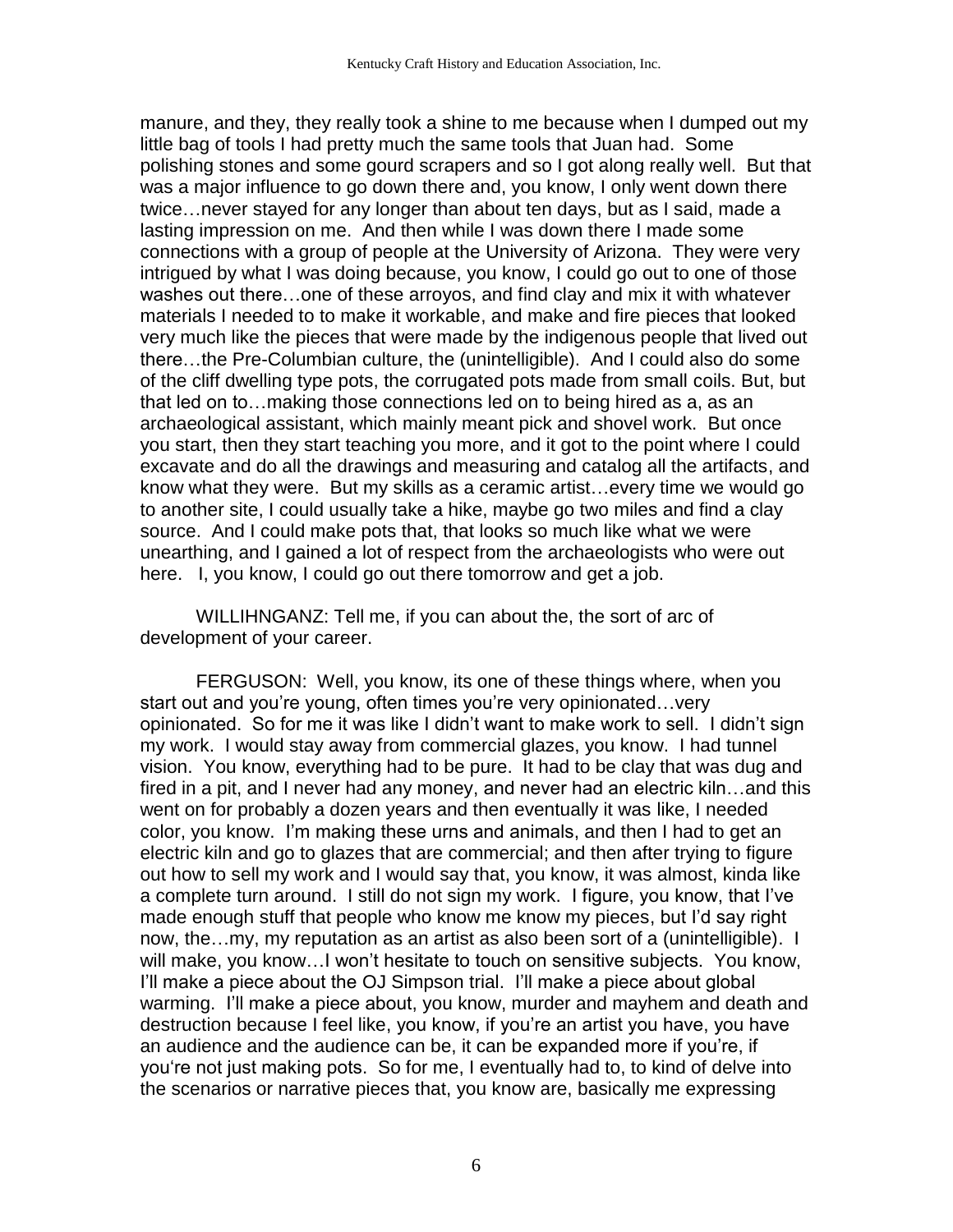things that are going on around me and listening to NPR, you know, reading about the murder a young girl in Indiana in the paper. And so, these things, you know, they come through and they kind of stew in my brain for a while and eventually I'll, I'll get around to making a, an object that more or less has the elements of, of the whole story, so to speak.

WILLIHNGANZ: Does the function of objects play a part in your work?

FERGUSON: Yeah, it does. I don't really make a lot of what you would call tableware, but I do like, I do like those kinds of pots and I really respect potters who make really comfortable pieces and they don't have to be flashy, you know. I like subtle, wood-fired pieces, but for me, function is pretty much secondary. I'd say, for me it's…I have to sacrifice functionality in the number of my pieces especially if they're in animal forms, so they'll be what they call reference vessels. You'll have a spout and a handle but you would never pour any liquid out of there or drink out of it. But, that's kind of what they are. They're more about the form than the function.

WILLIHNGANZ: Clearly your work contains a lot of messages about gender, about historical events and all of these sorts of things. How do you make those decisions or what makes you attracted to particular topics?

FERGUSON: You know, it's, it's really hard to say. I mean, there's so many things, you know, that, that will sort of kind of trip that little switch, but often times it has to have a little bit of humor. I did a series of chess sets about twelve years ago and one of them was arctic animals verses jungle animals and, but I made another chess set and it was about (unintelligible) and so each character had their opposite. So you had the, the white South African in his bush hat and khakis and then opposite him was the black African, and he had on camo and an AK-47. And but anyway, what happened was, I could have made this a very disturbing piece but I didn't. The most disturbing aspect about this piece was the fact that the pawns were all school children. And they were holding hands, reaching out…they had soccer balls…they had books. And you know, they were not gonna confront one another but the people that were behind them were sort of instigating this whole sort of oppositional, antagonistic mindset. But for me, like Kim Jung Il for instance…or Little Ennis. I like characters who can…I can make a, a piece that…it's almost like a, my version of a Gary Larson cartoon perhaps. You know it's…they're exaggerated features and some humor involved, but I try not to be too, too heavy-handed. I like my pieces to have just a little bit of humor involved even though the subject may be disturbing and serious.

FERGUSON: What would you say are the major influences on the content of your work?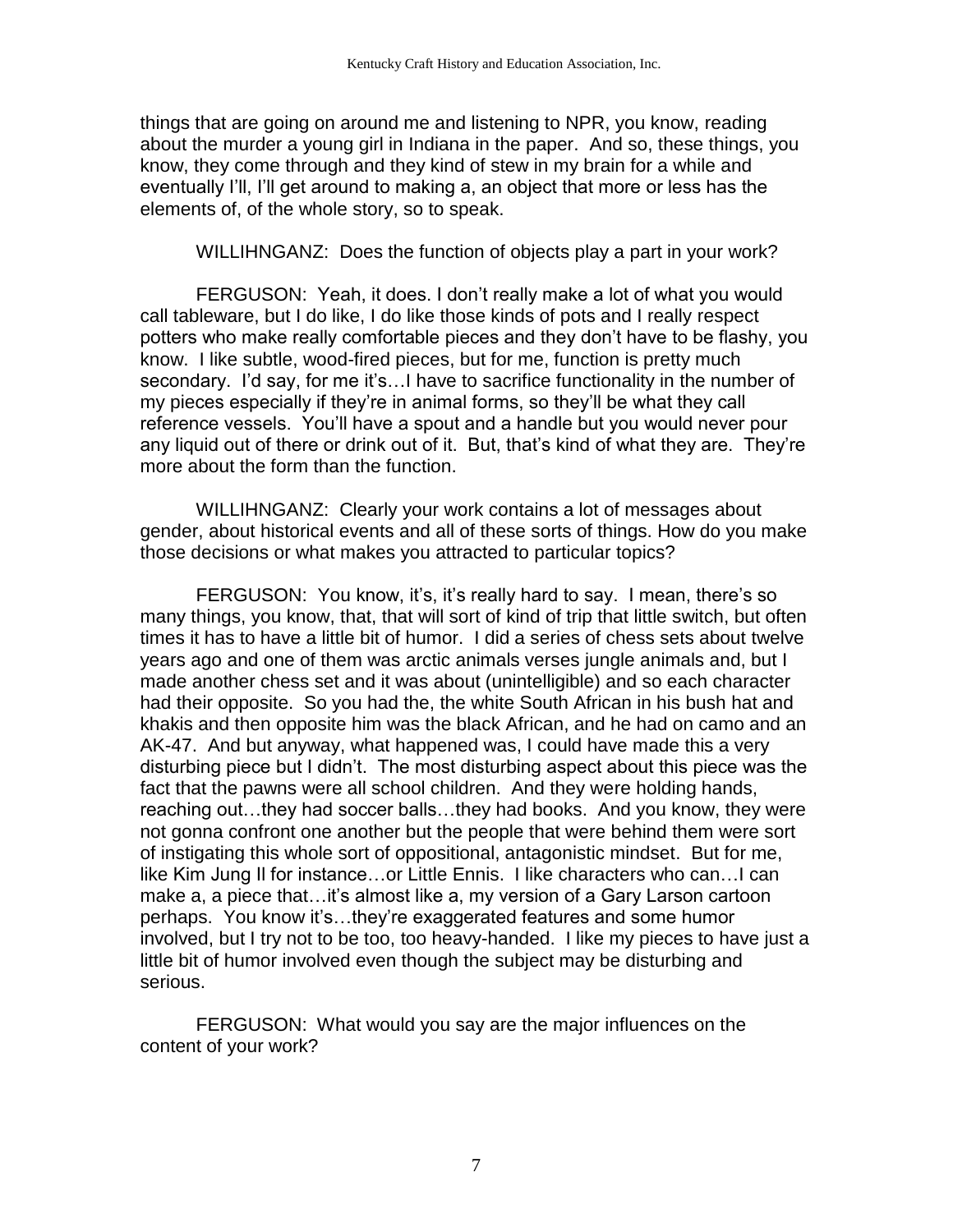WILLIHNGANZ: Well, you know, its history, personal experience, you know, what's going on in, in contemporary society. I got a piece sitting over there right now. It's been…I've had it for probably 20 years. It'll never sell, but you know, its just over there, and its this sort of temple, and its got a bunch of little objects glued to it…broken pieces of pottery from the southwest and skulls, and snakes and, and then there's a couple of dead horses laying on their side with vultures, and around the base of the piece are a bunch of little Indians that look like they're sleeping. They're kinda laying down, but if you look really closely, some of them are missing their hands and their feet, and the title of the piece is Hernando Cortez Slept Here. So, I can take something like that and create an object that, you know, that, if you just, if you couldn't read the title, a lot of people wouldn't know what it was. But every now and then you find somebody who it really clicks and they go, I know, I know what that piece is about. But yeah, yeah, for me, a lot of times it can go back years. You know. It can be something, you know, about an incident that occurred in history two, three hundred years ago, or it can be something that happened yesterday.

WILLIHNGANZ: What…how has your work content changed over time?

FERGUSON: Well, it went from the beginning, pretty much vessel oriented, hand-built pots, harkening back to the, the cultures that made pots without a wheel…African cultures. I, I witnessed an African woman, touring this country at Berea college. I've got a picture on the door. Her name was Lottie Koally. And we all went down there and she built this, just magnificent jar using traditional techniques, and I was just, just, you know, captivated by that. So that's what I try to do. I tried to make hand-built pots and I did that for a number of years and then I, I got to meet and to know Edgar Tollson, a wood carver from Campton, Kentucky, and I started making animals, and they were real little pinched animals. They were so basic but I just really…I, I saw his carvings and I knew that I wanted to do more than the vessels and so then my pots became anthropomorphic, you know. The vessels became the animals, but in the beginning they were just little hand-built sculptures probably no bigger than six or seven inches. And so, you know, what happened, you know, the contact with Edgar kind of led me to a direction that, you know, it kind, it kinda compounds itself. Its like, if I make five different animals, why can't I make a Noah's ark? And, I've done that…with seventy-five pairs of animals. And the other thing about animals too, my trademark for probably, well since about 1974, has been the little ocarinas, the clay whistles that you pick up and blow into, and you can play music. And so I've made a couple of Noah's arks that were whistles. All the animals were little clay flutes. And then, you know, if I make a traditional Noah's Ark, the one that we all think about that's in the Bible, then why couldn't I make a Native American Noah's ark shaped like a canoe, you know? They have their own flood myth, and so then all the animals would be North American animals. They'd be bears and armadillos, and beaver, and elk, and coyotes, and wolves, and raccoons, and opossums so, I, I did that and then some other things. The influence from Edgar would be…I've done three vessels that were Daniel and the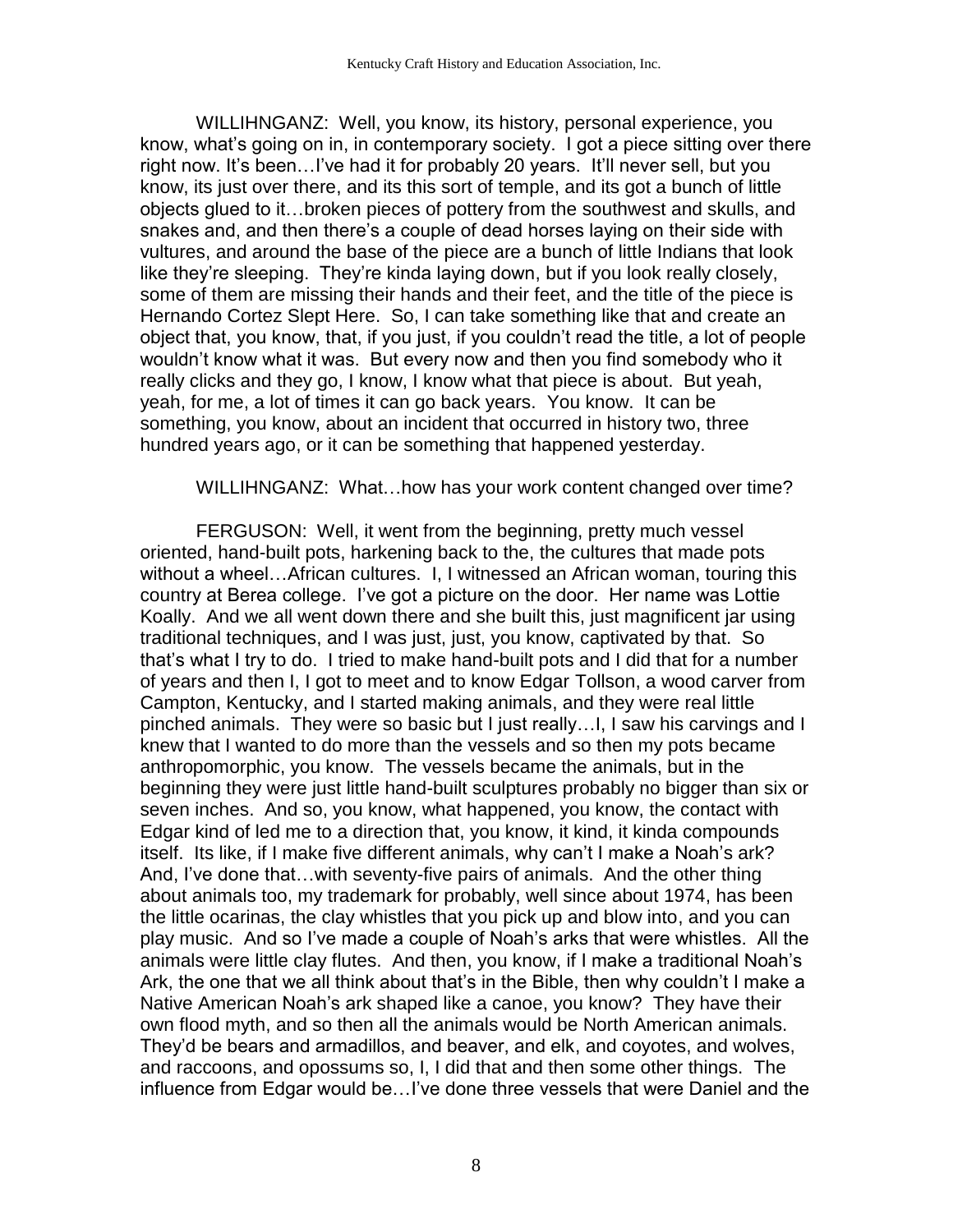lion's den. Vessels where, as I constructed the piece with coils…I would build on the inside, the lions den, palm trees going up the inside of the pot and I would make all these lions, and Daniel, and rocks, and little urns that I could put in there after it was fired. But it would all be viewed from little windows that I cut into the side of the pot. So you'd look through little windows and often times you'd see the person across from you looking through the window and I would make them in such a way that I would have these little, little birds perched in the trees, in the palm trees and a little protrusion would come through the pot and I would kind of carve "blow here" and you would blow into it and the bird that was in the tree would whistle. So, but those were the kind of as a result of contact with Edgar, the Biblical theme.

WILLIHNGANZ: Okay. This is your working environment right here, as well as your showcase?

FERGUSON: Pretty much. Yeah. Right now I've been working on a big wood kiln out in Oldham County. It's taken me…I've been working on, about a month straight but I teach out there. We've got some students we've been working with, Bryan Newton and myself, we've got some students we've worked with for about ten years and some of them are in their 80s. And they come there every day. Actually one of them's gonna have a one-person show at Louisville Stoneware in November. Her name is Nancy Smith and she just turned 80 and she is so excited about having this show. She's just done some incredible work. But no, this is, this is my studio. It'll range from a place where I do clay work to a place where I do some woodwork in order to build a foundation for a clay mural that I would hang on the walls so, this is my working space.

WILLIHNGANZ: Okay, well, I want to take a little walking tour, but maybe later on. Let's do some more of these. Do you use any, unusual techniques, have you evolved any unique processes?

FERGUSON: No, not really. Not really. I think probably the, the process that I'm most in tune with is the firing with wood and that is like, it's almost like alchemy, you know. It's something that you have to develop an eye and then a nose for, and you have to listen to the kilns, and you have to understand your wood, and which wood is the best wood that, you know…how finely it has to be split and you know, you have to keep your driest wood, you know, for the end of the firing. And you have to look at the smoke. And you can determine if you're smoking too heavily and the atmosphere of the kiln will tell you when you need to let it clear out. It's just…firing a wood kiln is alive. It's like, I have, in my history, a number of my father's relatives were river men. They were riverboat pirates and riverboat captains. And I know for fact, one of them, who was a sargeant in the 5th Tennessee Mountain Rifles from Chattanooga, was a riverboat captain. His name was Benjamin H. Ferguson and when I'm firing that wood kiln that's almost the same process that he would have used when he was, his men were stoking the boiler to make that paddle wheeler go all the way up the Cumberland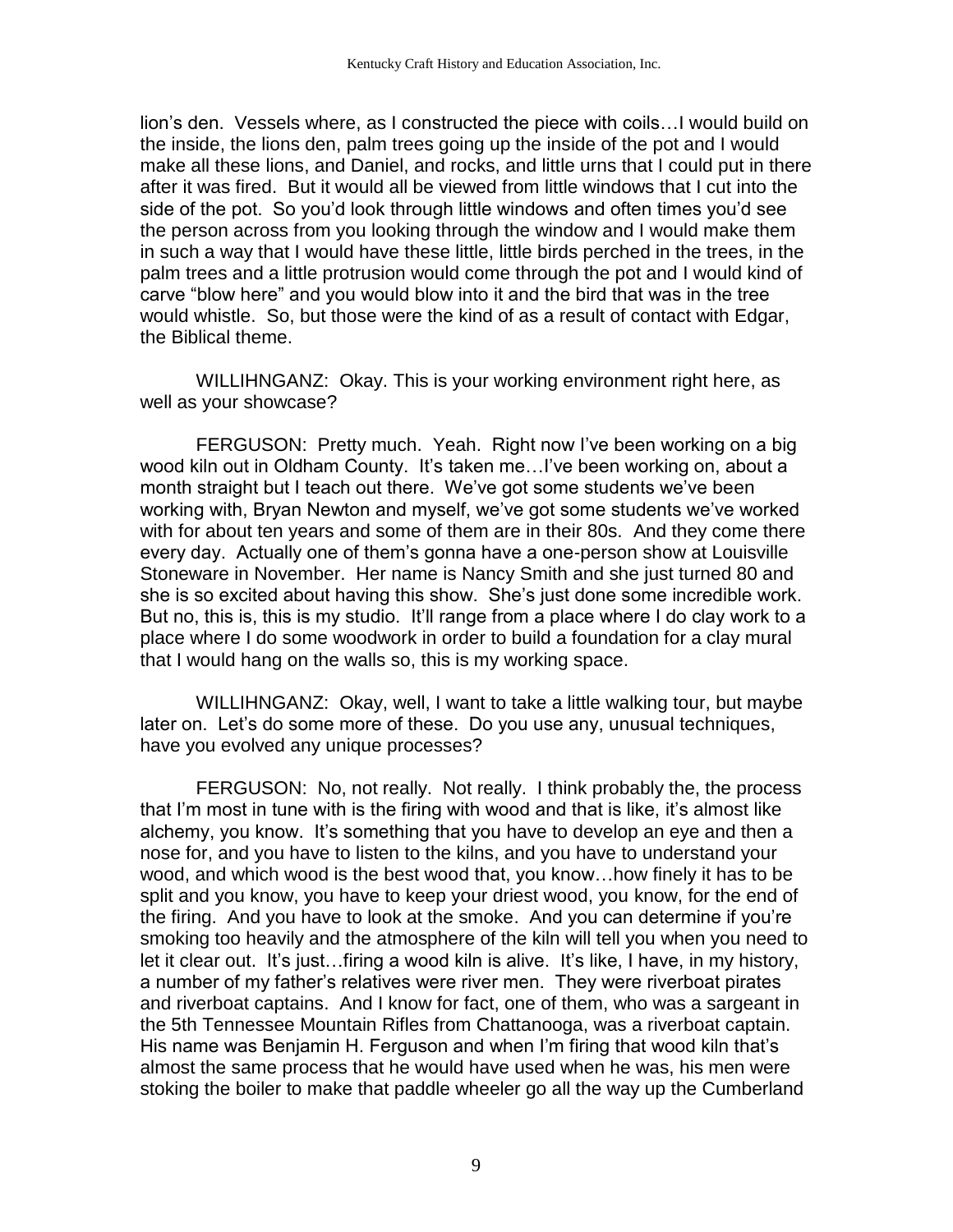River to Burkesville. You know, it's the same kind of thing. These people who did that kind of work, they knew their wood, they knew their, their, they knew about heat and fire and high temperatures, and so for me that wood kiln is like, you know, its almost like that Scottish Benjamin Ferguson who came over who was a blacksmith who begat Benjamin Ferguson, the riverboat pilot, who begat Thomas Ferguson the riverboat Captain or whatever. Well, here I am and I'm still that, I'm a continuation of that. The fire and the clay are like the fire and the iron that my great, great, great grandfather dealt with back in you know, North Carolina before they migrated to Tennessee.

WILLIHNGANZ: Wow. Do you work alone, or with others?

FERGUSON: I work in my studio alone but I love working with other people. It just excites me to no end to have two or three or maybe four potters…maybe teaching a workshop and sharing ideas and that's the thing about the wood kiln. A wood kiln, the size of the wood kiln that I'm building, requires a team of people to fire it. And you'll have fifteen, twenty people. They'll all have pieces in the kiln. They're all responsible for pulling a shift or two. They're responsible for splitting and stacking wood. Early on, anybody who has an instrument will sit and play. I have a mandolin and a banjo and a Dobro and I'm not very good, but I can kind of pick a long so it's a social event. But you know, most of the potters that are around here are studio potters. They work alone. But we have a strong community and we all get together and a lot of the people I know who are…who are studio potters don't have teaching positions, you know. They're not working at a university and they don't have the support system that you would have necessarily if you were in a university situation, so we have to form our own support system, which is, in this case, the Louisville Clay Club. Probably about close to a hundred members. They range from, you know, beginners to master potters, you know. We all kind of support one another; help each other out, share ideas.

WILLIHNGANZ: What kind of tools do you use? Do you have a potter's wheel at all?

FERGUSON: I don't work on a potter's wheel. Most of my pots are handbuilt, coil-built, pinched…some slab work. I will think about a piece in my mind…and I've done this before where I will think about a piece a couple, three years before I make it. But what I do is, I visualize the piece. I visualize how big the piece is going to be, and when I know how big the piece is going to be then I know basically what, what process or tools you know, I need to do…to use to make the piece. But they're all what they would call...you would call hand-built. I do throw on the wheel occasionally, and I'd like to throw more but I…I really…I really like to just handle the clay as it is rather than put it on a machine that spins.

WILLIHNGANZ: What effect has technology had on either your work or your work process?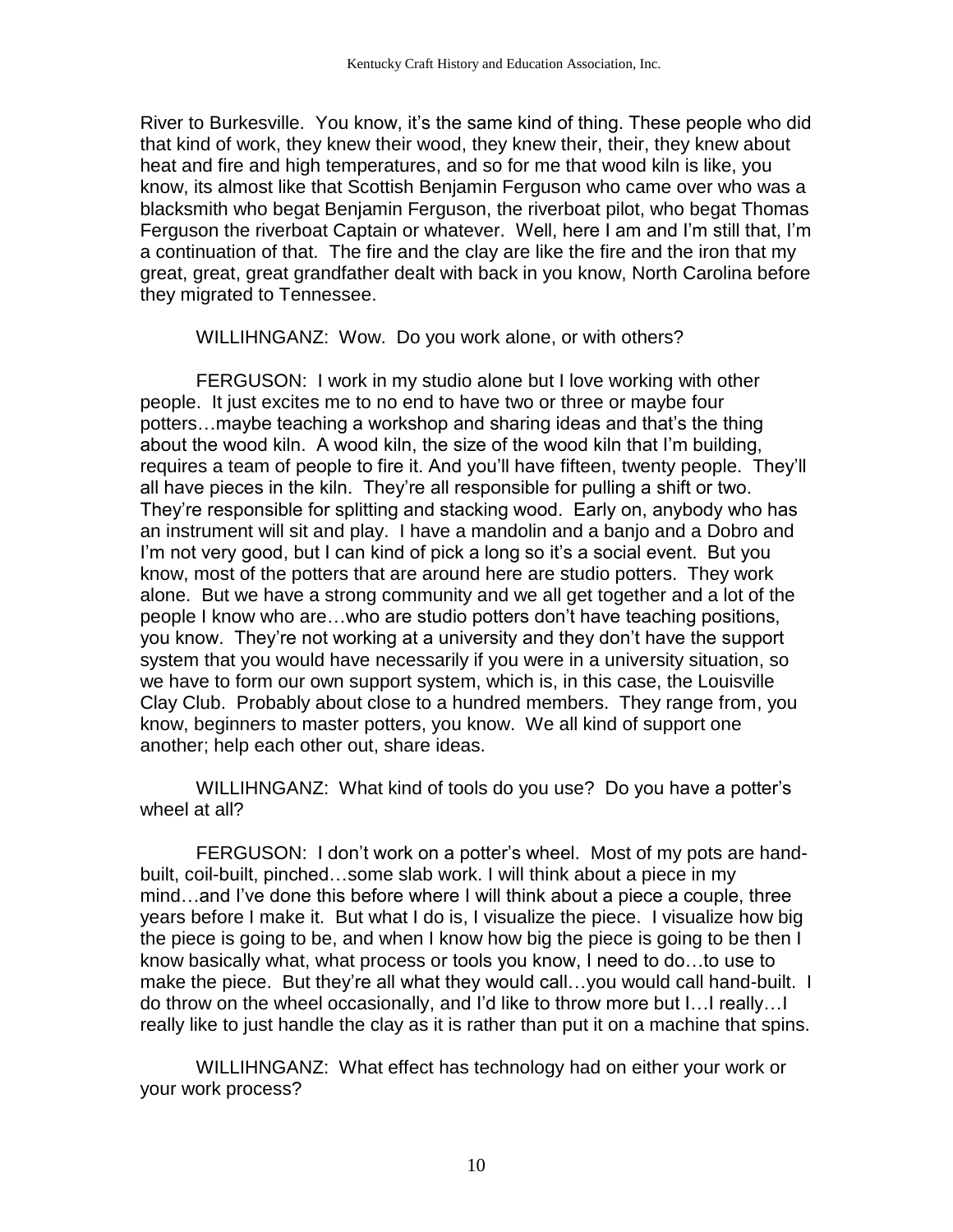FERGUSON: Well, as far as technology goes, most of the technology that…that…you know…I kind of get involved with, would be maybe some of the newer commercial glazes that kind of almost resemble (unintelligible) wood pottery glazes and art deco glazes. They really work well on some of my pieces. But that's probably where I draw the line. There isn't a whole lot of technology when it comes to firing with wood that's new. It's pretty much the same thing, you know. It's a kiln design that was used in Japan, you know, 700 years ago, and same firing process. The same results more or less.

### WILLIHNGANZ: Do you exhibit your work?

FERGUSON: I do. I used to try and exhibit in a lot of sort of juried shows. I've only really dealt with probably five galleries my whole life. I just…the marketing thing, the, you know…I've, I've dealt with some galleries that really don't want to handle the more controversial pieces. They would prefer that I made lots and lots of small ocarinas that they could sell and, you know, its just one of those things were as years go by, I've taught more and exhibited less and dealt with galleries more infrequently…and I'm real comfortable with that. I'm very comfortable with that. I can make what I want to make and we have a couple of sales, the Clay Club. We have one in November and one in the summer, and I do maybe one in my hometown and that's about it. I'm, I'm content to not have that pressure of making pieces to sell. I've got pieces that'll never sell and that's okay. Maybe my son or daughter will appreciate them, you know, when I'm dead and gone. You know, they'll still be around.

#### WILLIHNGANZ: Do you work on commissions?

FERGUSON: I do some commissions. Uh, huh. Yeah. That doesn't happen very often. I did some really good collections. Al and Mary Shands, the Reverend Shands, probably has the best ceramic collection I would say in, well in the Midwest for sure. But he started his whole ceramic collection with a piece he bought from me at a Berea fair in about 1975. But, you know, it's just, you know, its…commissions are few and far between. They really are.

WILLIHNGANZ: How much do you promote and sell your work?

FERGUSON: Very little. Very little. My daughter put up a website about a year ago and that's pretty much it. You know, I don't have studio hours, you know. It's by appointment only. This is, you know, kind of my little retreat, so to speak and, you know, I just really would prefer to be back in there working and not have to open the door and sell things. So…and usually when I come back from a fair, I'll go through and take all the stickers, the price stickers off of these pieces, 'cause I just don't…I like for people to be able to look in the window or knock on the door and I'll open it. But, you know, I just don't want to…I don't want it to be a retail business. I'm just not into that.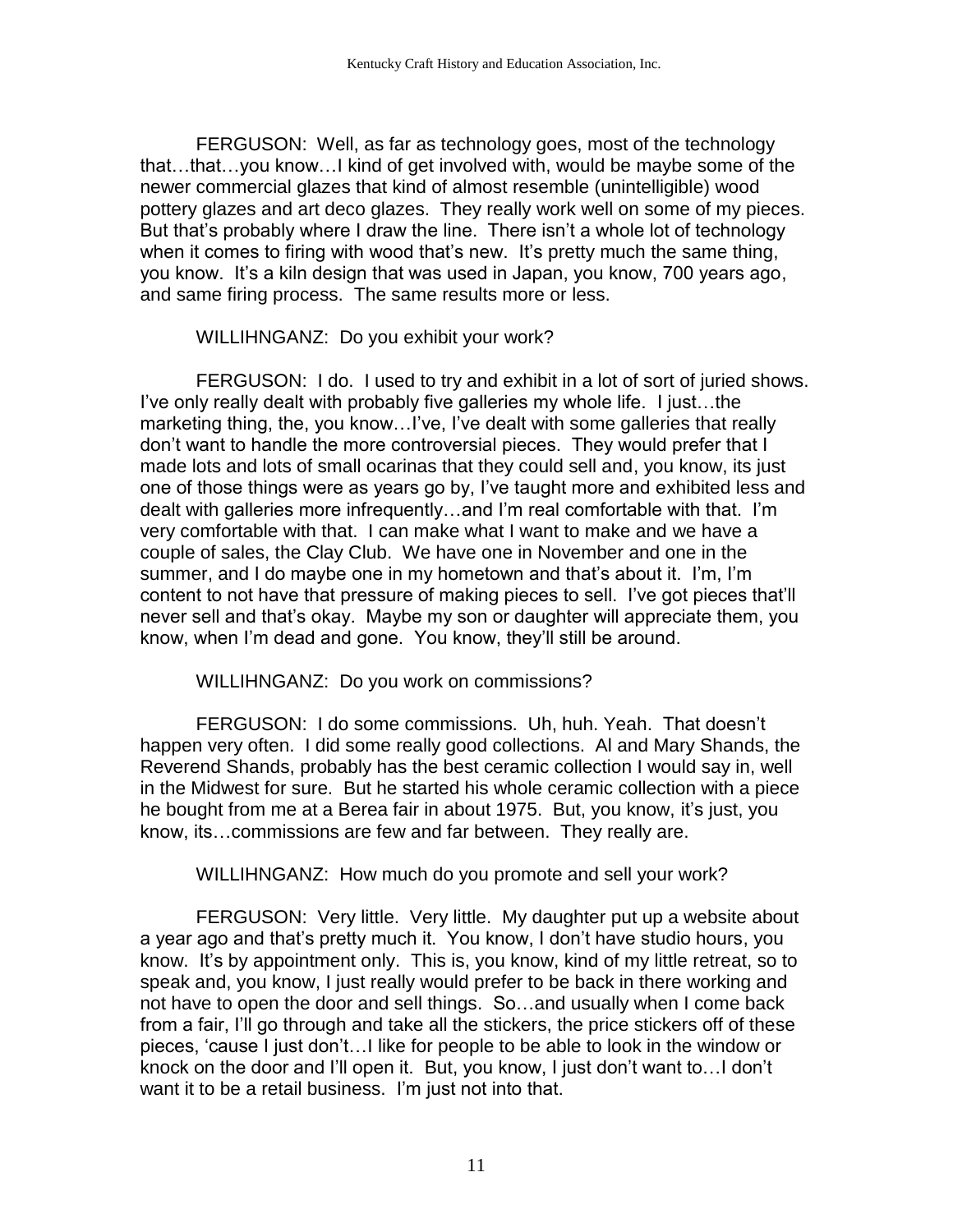# WILLIHNGANZ: What recognition have you gotten for your work?

FERGUSON: Well, let's see. I got an Al Smith Fellowship about 1984…an Early Times Fellowship a few years ago. I was awarded the Rude Osolnik Award two years ago. That was a big one 'cause I knew Rude personally and the other recipients are just the, the highest quality individuals who make the highest quality work, who have made supreme contributions to the craft world in this state. So to get that award was probably the highlight of my career. I had a retrospective at the Kentucky Museum of Art and Craft in '94 and that was more or less what, master makers so it's kind of an unofficial recognition of me as a master craftsman. I traveled to Mainz, Germany, twice as part of the Louisville sister cities program. And got to work with another potter over there named (unintelligible). I worked actually…both visits I worked in an after school program for kids just for the hell of it and so…but the whole program there was called, (unintelligible) or Art in the Streets, Art in the City…and there were artists from all of the sister cities, Spain and France and Russia and then of course Louisville. So those are just some of, some of the recognitions. I think, I never really sought like international or national recognition. You know, I'm, I'm content to be, you know…to have some sort of status amongst my peers that, where they respect me and accept all the hard work that I've done as a positive and a good thing. But as far as like, major name recognition? Nah. Although I'm in some books. I've got a teapot that traveled you know, extensively…was in a major exhibition. I've had pieces exhibited in, you know, the LA Folk Museum and just a lot of different places. But, you know, as far as my personal, the personal recognition…its like…regional and state is good enough for me.

WILLIHNGANZ: When you've gotten commissions, are they commissions to do socially, social statement type…?

FERGUSON: Nope, never. Nope, never. Usually it's something like a Noah's ark, or a Daniel in the lion's den, or some animal form, or maybe a cremation vessel for somebody's dog. I've done a few of those. But no, the political things are, you know…I make those and in general it's just a matter of time before somebody you know, tunes into it.

WILLIHNGANZ: How much trouble have you gotten into making social commentary…? (Laughter--both).

FERGUSON: Not much. I have made some pieces that you know, probably would not have been exhibited had I not put my foot down and said, "If this doesn't go in the show you'll never see my work again." One of those would have been the OJ Simpson piece which was a, a bust of OJ with a whole lot of references to murder scenes. And then there were four characters that were standing there in business suits with their hand held out holding a briefcase, and they were all lawyers. And I cut a slot in the back of each of them for coins. But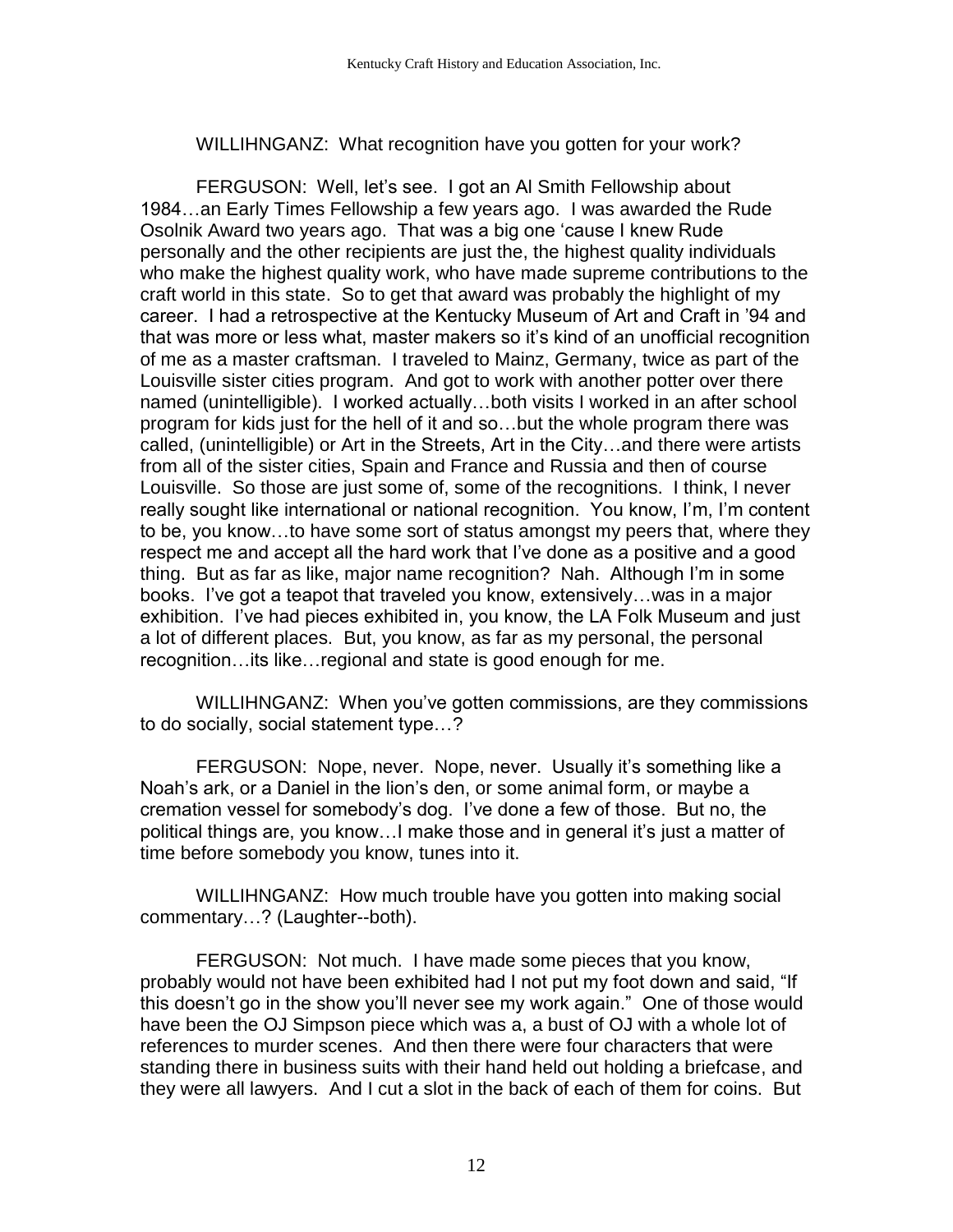the heads were all pigs and jackals and ravens, and, you know…so that was one piece that might have stirred up a little controversy. I made a couple pieces recently that was that were about, about terrorism, and religion and you know, those, those kind of at times will…somebody will say maybe we shouldn't put this out for the public to see and I've, you know…I've, you know…you see things on TV all the time and its all sensationalized. I can't see a static object really being that offensive most of the time.

WILLIHNGANZ: Tell me about Rude Osolnik.

FERGUSON: Well, Rude was a really interesting guy. He…you know, of course he was from the Berea area. He was a wood turner. His tools, his materials, you know, were you know, fairly simple, and he specialized on…you know…working on the lathe. But, the thing about Rude was he was just so open and supportive and willing to talk to you. He always took the time, at like Berea Craft Fairs, to come by and visit. And he was all about preserving this heritage that we have in this state of…and it…it goes back to just the way people lived, you know. If you lived in Estill County on Furnace Mountain Road in 1935, chances are good you plucked a goose for goose down for a quilt. The quilt was made from clothes, old clothes that were cut up. If you needed a dipper, you grew dipper gourds. If you needed a bowl or a large pan to, to put bread dough in to rise, you carved it out of poplar and so, all these things that were handcrafted, even though they were simple objects and simple processes. You look at them and they're sculptured, they're beautiful, you know. Those big bread rising trays that are carved out of poplar are just exquisite, and you can see all of the tool marks and the way the person hewed the piece out of a solid piece of wood. Well, Rude was, Rude. Sorry. Okay. (Telephone rang). Well, once again Rude kind of, he was a continuation of that whole honest craft aesthetic, you know. Things that were made by, by people who were skilled but they were not necessarily part of the academia, for instance. But, you know, he was wellversed in all of the terms that you would use to describe a beautiful crafted object. But I think the thing that most people understood about Rude was his approachability, you know. The fact that, you know, he…he would…like I said…he would just take the time. He would come by and visit everybody at the craft fair and he always, always had time to, to listen and to, to give you advice. And you look at his pieces and…you know…you see that here's a person…and it doesn't happen with every craftsperson. Here's a person who, who understood the wood. Who saw the things in the wood before they were probably even put on the lathe, you know. He could determine by observing a, a piece of wood that came off a big knotty…off a gum tree. He would probably in his mind, you know, visualize that piece and pretty much know that that piece of wood was going to be made for a specific thing, you know. But he really knew his materials. He really…it was really connected with his materials and you know, I just never saw anything that Rude did that, that was, sort of jumped on any kind of a bandwagon, you know. Being influenced by something that was sort of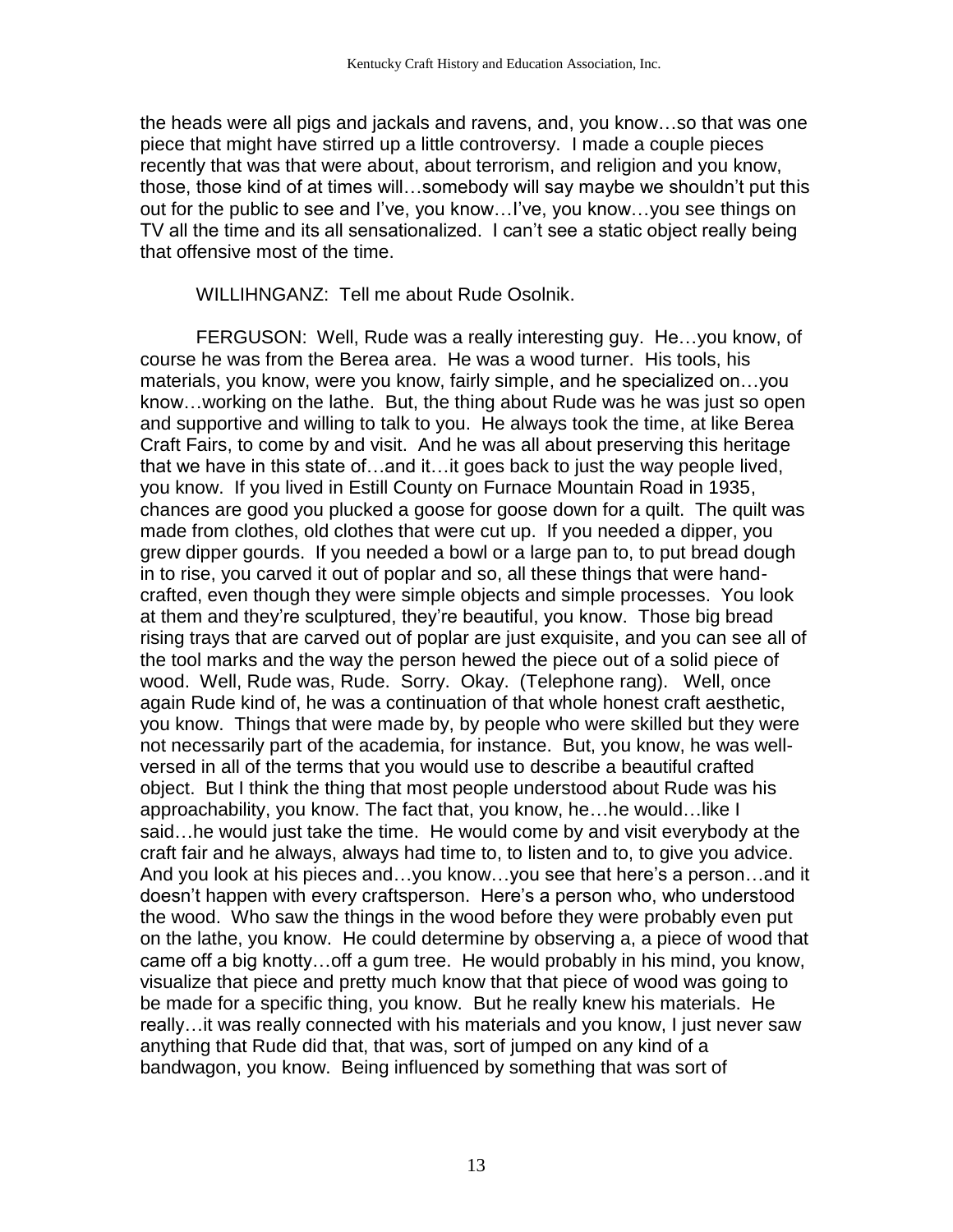contemporary and hot, as they say, and cutting edge, you know, he, he never needed to go there. Never.

WILLIHNGANZ: What organizations do you belong to, art organizations?

FERGUSON: Well, I, I used to be a member of the Kentucky Guild of Artists and Craftsmen. I'm a member of the Louisville Clay Club. I'm a member of the Kentucky Museum of Arts and Crafts and other than that, that's about it.

WILLIHNGANZ: Are you active in those organizations?

FERGUSON: To a point, yeah, I am. I'm gonna be kind of…I'm gonna be the person who's going to be organizing and, and sort of guiding a group of nonclay artists through a, a dinner works show that's going to be at Louisville Visual Arts Association. But what makes this more unique is we're going to be going down to Louisville Stoneware and using their materials and their forms, and trying to make pieces that are really different from what they normally make at Louisville Stoneware. So that's going to be coming up in January. We should…we'll probably be getting started pretty soon, but that's, ah…but I've curated a few shows. But you know, most of what, you know, my connection with most of these organizations will be when we get together for our…for our summer and our fall sale which is…the fall sales right across the street at the Clifton Center and just kind of, you know, whatever tasks I'm assigned, you know, we all share. That's about it really. I'm not a member of the National Ceramic Educators Association, you know. I don't go to any of the sort of job market events that are…if you have a master's degree of a BFA, since I don't. I don't come through that sort of a system. There's, you know, some of the organizations that one would normally be associated with if they were teaching in a university, I really have no connection with.

WILLIHNGANZ: Have you family been pretty supportive of your art?

FERGUSON: Yeah, very much so. My mother was always supportive. My father took a while for him, you know. He was a product of the depression and you know…hardscrabble. You know, Tennessee, Eastern Kentucky environment where he was passed around, you know, when he was a kid. Basically he was, you know, a warm body that they could work as hard as they wanted to, but he, he would have preferred early on that I found a vocation where I could have made a lot of money, cause, you come from the depression, money and objects are pretty important and you know, that was…when I see my father now, I know he's really proud of what I've done. But it took him quite a while to figure that out. Now, my brother, on the other hand, he, he was an artist too, but he, he worked heavy equipment. He was a crane rigger and finally when he retired, which was just a few years ago, he became a woodworker. He makes birdhouses, and bat boxes, and little Japanese tables, and he grows bonsai trees…and so, yeah, my family has been very supportive.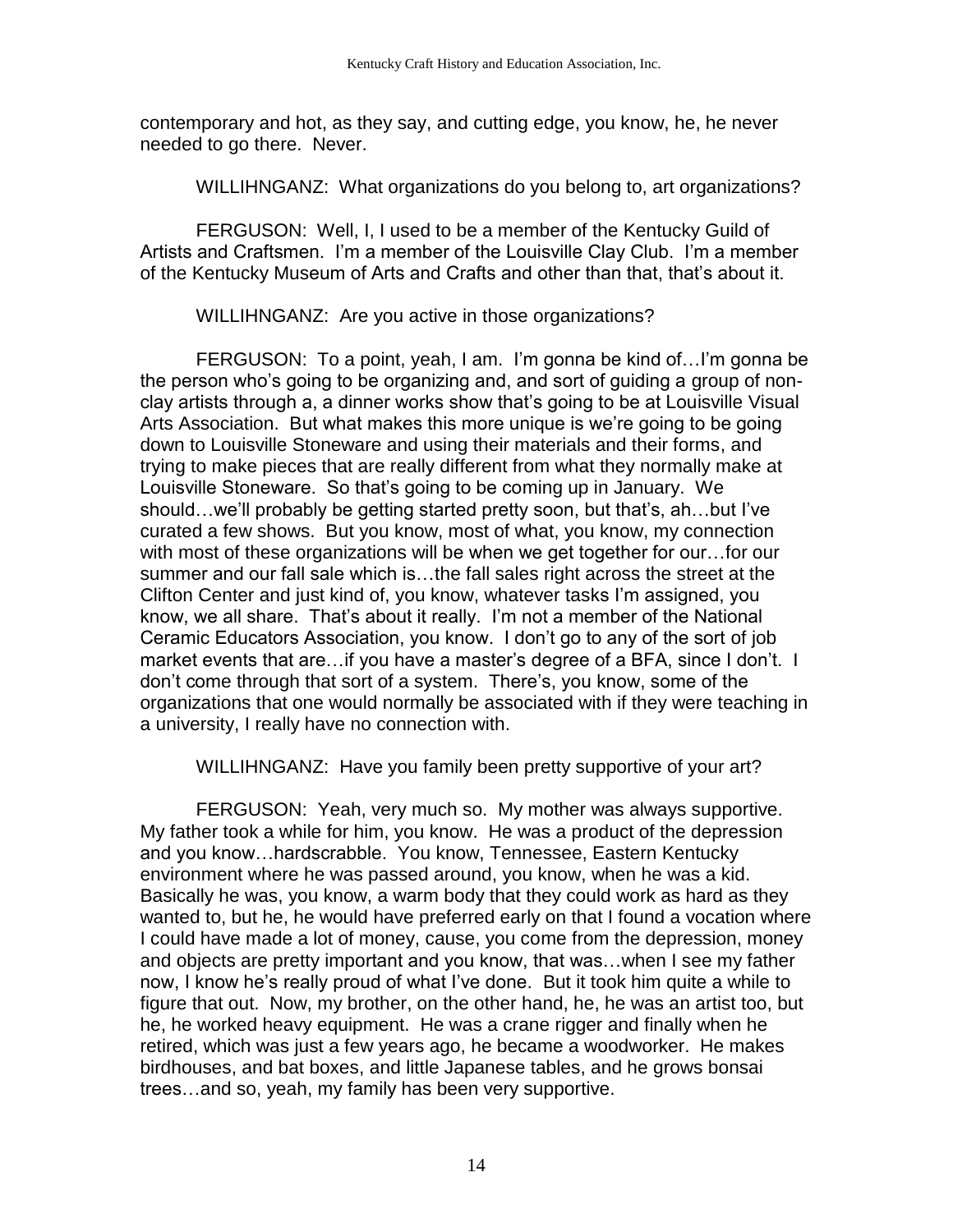WILLIHNGANZ: That's great. Let me ask you just a few questions about the Kentucky Guild for Artists and Craftsmen. How long were you a member of that?

FERGUSON: Well, I was a member probably for…I'd say about…probably close to ten years and they, they had a gallery in Lexington, and then they had a show twice a year at the Indian Fort Theater, which I just really loved. We would all go down there and it was almost like family get togethers. Then they quit having it at the Indian Fort Theater and I just kind of fell out. It just wasn't…it just didn't have the appeal it had early on for me. So, then I have felt really badly because, you know, I really should continue to support that organization. It's a great organization. There's some really good craftspeople that are you know, involved with it.

WILLIHNGANZ: Has it helped your career?

FERGUSON: Oh, yeah, yeah. I mean, well, yeah. It sure did you know. I mean, just…it was kind of the sounding board to whether or not people wanted to have my objects. And, I was making these ocarinas and selling them for like \$5 a piece, and basically firing them in a hole in the ground with wood and you know, I just couldn't believe I could come back from a three day event at Indian Ford Theater with \$500. It was like, oh, my gosh, you know, we can, we can live. (Laughter—both).

WILLIHNGANZ: Was this formative for you in terms of being a new artist, being able to connect with the community you hadn't connected with before?

FERGUSON: At Berea?

WILLIHNGANZ: Yeah, being part of the….

FERGUSON: Oh, yeah, yeah, yeah. Well, for one thing, it's a juried organization and this is, this is a funny, funny story. This is directly, has, you know, its all about Rude. The first time I got…I submitted to the, the organization, the, the Guild, I got a letter back saying, "You're work is inconsistent, erratic and doesn't appear to be done by the same person." And I was absolutely furious. But I was no more than a student, and there were a number of us who were basically students and, you know, they made the right decision. You know…it's like…but I couldn't see that…you know, 'cause I was…you know…once again I was kind of…had tunnel vision and all this other stuff. And I waited awhile and then I submitted and I got in. But it…between that time I ran into Rude and man, I just let him have it. I said, "What's the matter with these people, Rude? Now here I am, you know, they're accusing me of submitting someone else's work aren't they?" And he says, "No, they're not. That's not it at all." He said, "You know, you're trying a lot of different things and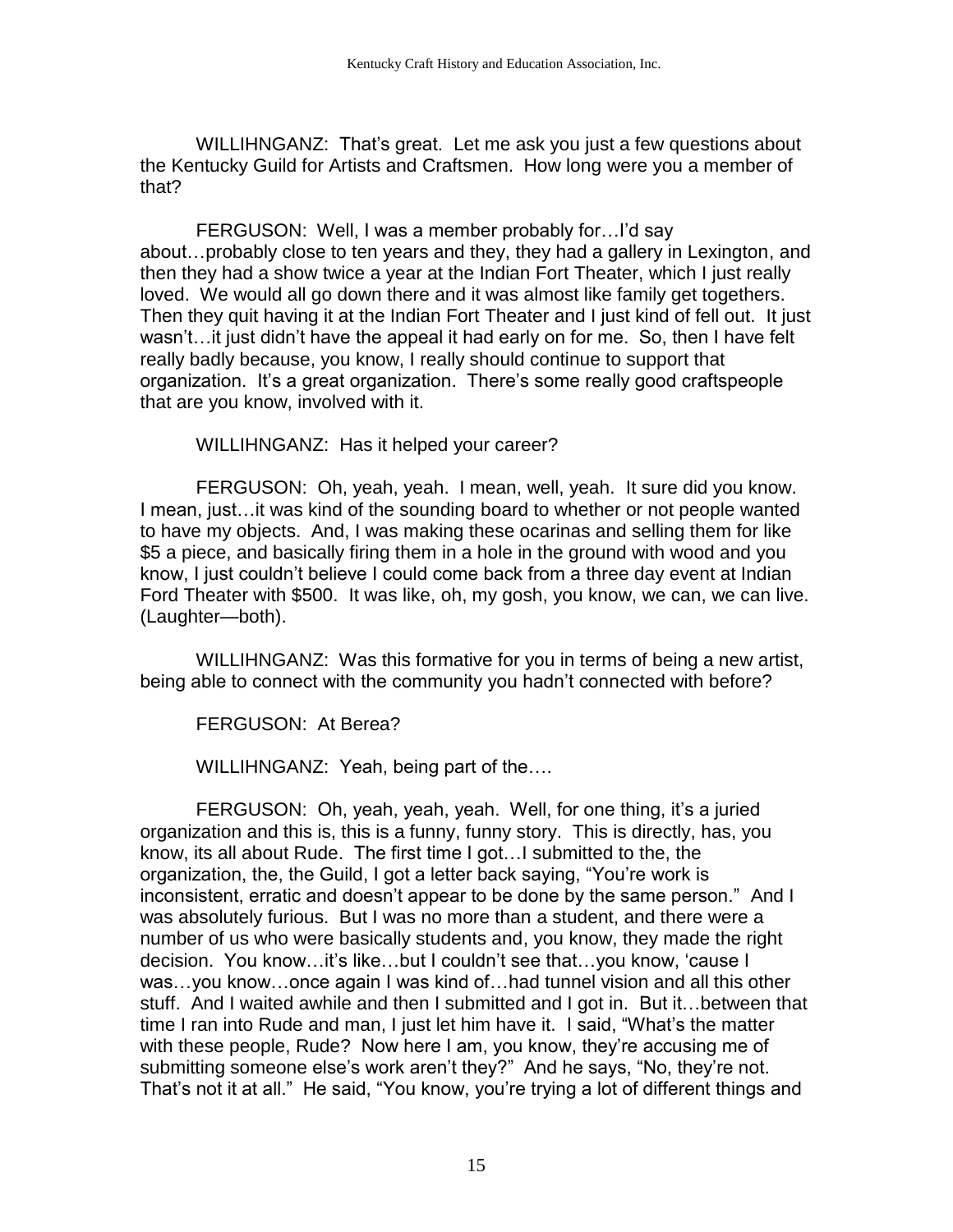you submitted, you know, several pieces that just didn't relate to one another." He said, "You know, work on a series of pieces where, you know, you can…you can see the progression…you know…that they can really understand…you know…that you're kind of…you're problem solving and…you know…you're making a piece and not resolving all of the, the questions about that piece on that piece. You've got to make another one where the first piece is just a lesson to make the second piece better, and then a third piece is the combination of what you've learned on the first two pieces, and then you get to about six of those pieces," he said, "then you'll have two that are really good, maybe one." But that was…that was how Rude thought.

WILLIHNGANZ: Mmm, hmm. Wow. Have you seen a lot of changes in the craft world over the years you've been involved with it?

FERGUSON: I Have. I've seen a lot of potters and I've seen a lot of potters come and go. Some, some recently. The potters here, I think that you know, were such a strong influence by the, Tom and Ginny Marsh down at U of L, so Louisville has just a, a fairly large community of clay artists. But I've seen a lot of, a lot of really good, young clay artists develop in very…you know…just, amazing processes and finishes and sculptural pieces. And you know, I'm coming from a hollow form, coil builder background. Some of the pieces that I see that are being made now are just phenomenal. Very complicated, time spent, museum pieces, basically, but, I've seen a lot of, a lot of changes and sort of the appreciation for hand-crafted objects is still there. I think there's a little bit of a renaissance going on in the '70s, you know. Craft fairs were a big deal and you know, there were kind of a sort of tie-dye, Technicolor, music…little bit of the hippie element going on.

WILLIHNGANZ: Peter Max.

FERGUSON: Yeah, but I think appreciation for, for, you know, wellcrafted objects is still there. In spite of, you know, economic factors right now that would deter many people from wanting to get into it. You know, I question myself about it all the time, you know. Here I am building a big wood kiln, you know. What's my carbon footprint, you know, but I think in some cases, you know, there are some cases, you know, where its part of human nature to create these things and to make them permanent. And you know, you know, the amount of wood that we burn, basically, right now, is all wood that got blown down in the last storm, you know. Now they're dumping it off by the truckload. So, I'm looking at it as, it's just part of the cycle and, you know, it's an affirmation of the human…the human spirit to make these things and these objects, and to make them permanent. And, you know, somewhere down the line, somebody's going to unearth these pieces maybe, and they'll know something about me. They'll know that I've cared about the way I put a handle on a piece and was observant about the proportions that a, that a manatee would have even though there are no manatees around here. So, I think, even though I question myself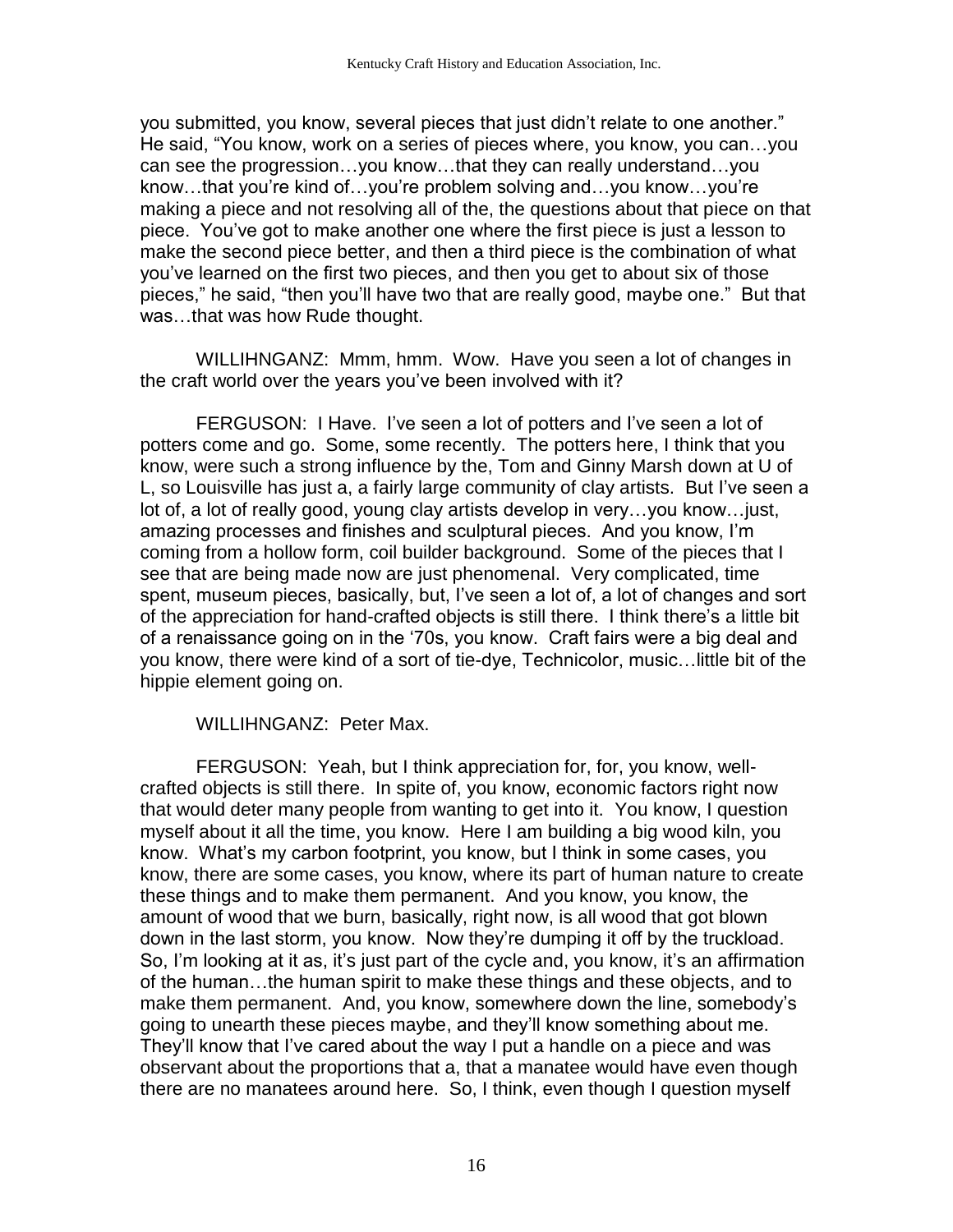about firing things and I'm cognizant of, you know, a lot of things that are going on in the environment, you know, burning five quarts of wood to, to make a, three or four hundred objects permanent is a drop in the bucket when you consider what's going on in the Amazon rainforests right now or clear-cutting in Washington State.

WILLIHNGANZ: What do you feel about sort of semi-handmade objects? I mean, look at Louisville Stoneware and they don't mass-produce but they do sort of semi-mass produce.

FERGUSON: You know, I, I, I respect those people. I respect the people down at Bybee. Bybee, you know…they've gotten into mass production. A lot of their pieces are jigger thrown and slip cast. I just wish sometimes that they would look back at the pieces that were done 75 years ago and every now and then say, you know, let's, let's make a series of pieces that were like those older pieces. Because they were crisper and they weren't sort of that design that was changed over time, you know, to become more easily fashioned by semimachine processes. I know potters, studio potters who have ram presses to make certain things and I don't hold it against them as long as they don't say that this is wheel-thrown. Their competition is Pier One, you know, and if they don't have, you know, some means of increasing production to compete with those things that are at Pier One and Department stores, you know, they have to go that route, so. You know, and it's if you read any pottery books, by the, the old potters, (unintelligible) Hamato and Jamal (unintelligible), they all say the same thing. Mass-production is no excuse for poor design. You still have to be able to, to, to, to have some integrity in the pieces that you know, if it's, if it's massproduced it doesn't have to be something that is a lesser.

(Audio appears to skip a section)

The gurney room for cutting wood, storing boxes and keeping tools, so you know, I can, if I have to build something that's not clay I've got pretty much everything I need to do it. It's a mess (Laughter—Ferguson). And then, this is my kind of recreational room that I, you know, if I need to make some slabs, or I need to hand-build something I'll hand-build on this table. And this is a mural that I'm kind of, getting ready to finish of that was done by a bunch of  $5<sup>th</sup>$  graders out at Watson Lane Elementary School, out on Dixie Highway. But, we didn't have time to finish it so I'm kind of touching up the paint, kind of doing the background a little bit, and we'll install it in a couple of weeks.

WILLIHNGANZ: Now, the kids themselves did these individual tiles?

FERGUSON: Yes, they did, every one of them. They made each tile is a kid's.

WILLIHNGANZ: Did they put their names on them?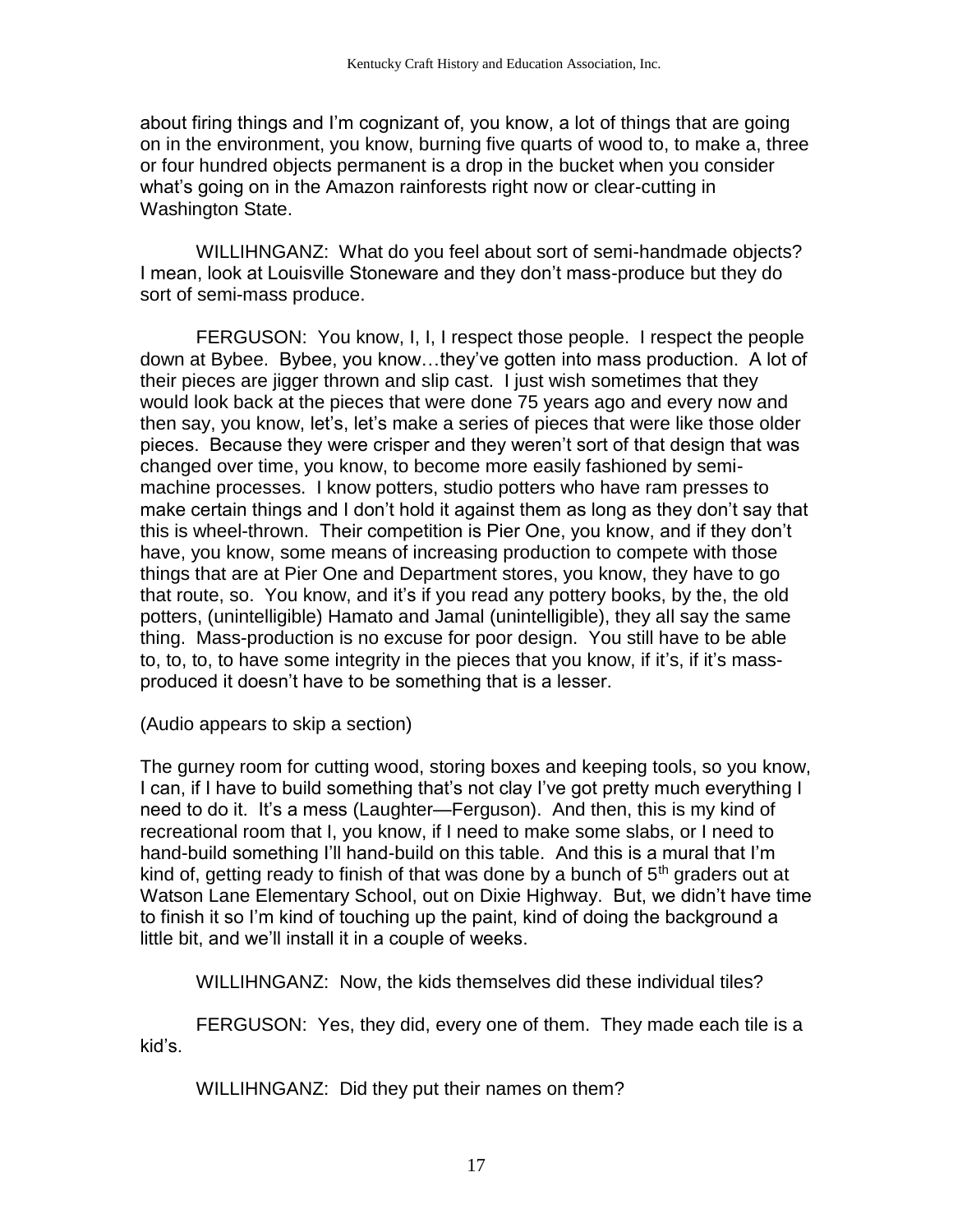FERGUSON: I put their names on some of them but they stick initials on them. And so I took the liberty of writing some stuff on their shirts 'cause some of them didn't really get anything done. So I'll go kind of touch a few things up. Put a little…get a silver magic marker and do some, kind of do some things that'll make 'em a little more exciting. We just didn't have time. This was all we could do in the space of about eight days to get this done, 'cause everything had to be dried out and fired, and then returned to school to be painted. Typically, you know, this, this is just acrylic paint and when it's finished I'll spray a clear sealer on it and it'll, it'll look almost like glazed.

WILLIHNGANZ: Some of these hadn't finished painting.

FERGUSON: Right. Uh-huh.

WILLIHNGANZ: Yeah. Okay, so, wow. Okay.

FERGUSON: That's about it. This other room we don't even need to go into. That's just like a sink and a work table.

WILLIHNGANZ: Okay.

FERGUSON: And then of course the front room here, and this middle room, are just sort of like display areas.

WILLIHNGANZ: Maybe you could just sort of talk me through some of these.

FERGUSON: Sure.

WILLIHNGANZ: Not all of them necessarily but…

FERGUSON: Alright. This is an interesting one. There was a show called, "Bridges" at the Kentucky Museum of Art and Craft, and one of the theories about Jimmy Hoffa's disappearance was he was dumped down in the Keys off the seven-mile bridge. And of course they destroyed part of it and rebuilt it. So this is supposed to be Mike Nelson from Sea Hunt getting ready to find Jimmy Hoffa's body, which was in that oil drum. You see the bones spilling out. So that's kind of an interesting piece. And then, here we have a couple of Kim pieces. Get the price tag off there. Kim Jung Ill. We have, we have a comment on water pollution in a stream. This is called headwaters down here.

WILLIHNGANZ: Where is that?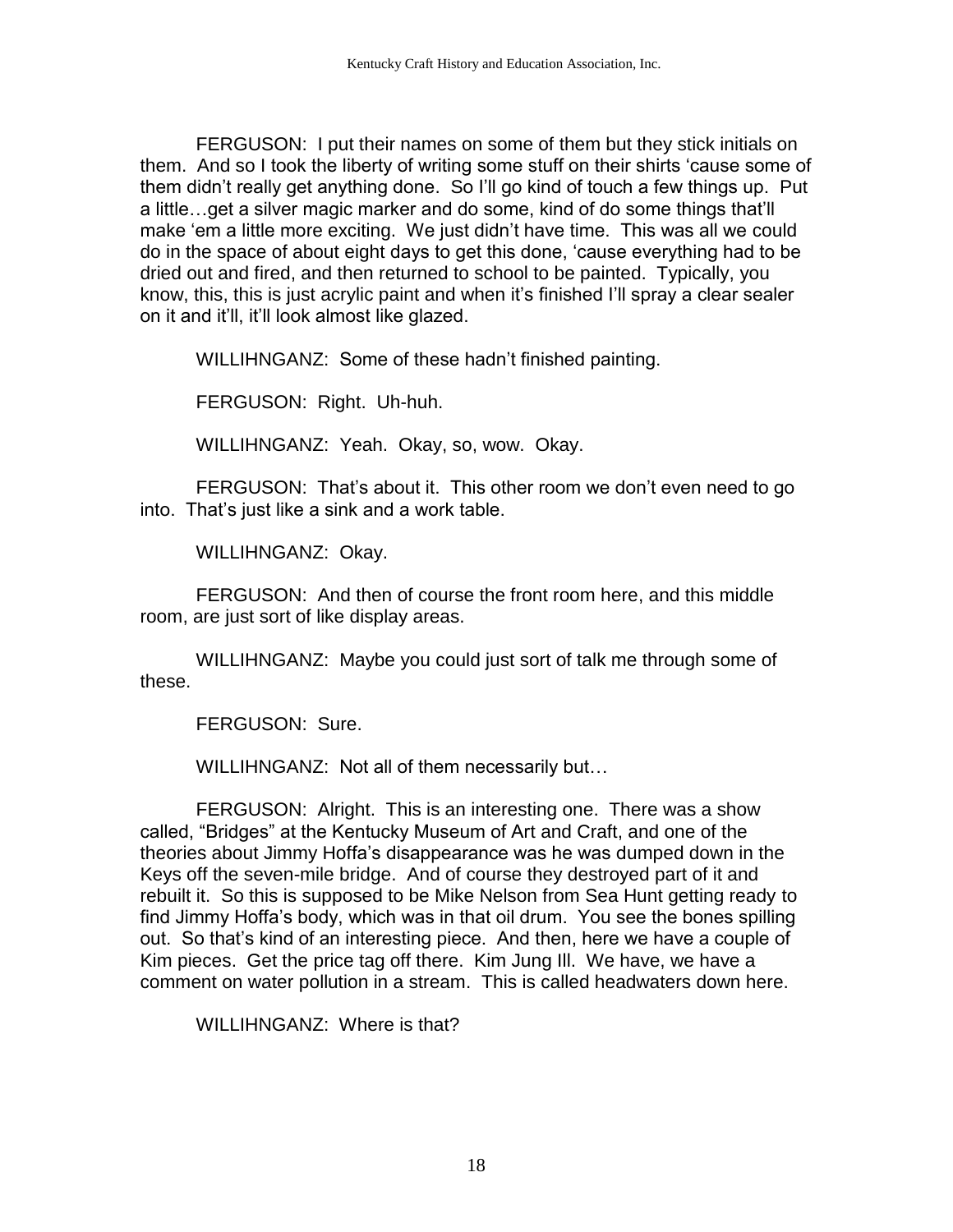FERGUSON: Down here. It's called Headwaters and its water is being polluted as it descends down the mountain, and there's the front of it is actually an Indian face in the rock who's crying. I can rotate it if you want me to.

WILLIHNGANZ: No, that's good. I can see it actually.

FERGUSON: The other side it kind of turns into a scene with a cup that say, "Baby's first drink."

WILLIHNGANZ: Okay. Now what is the little door down there?

FERGUSON: It's like an access to a coal mine.

WILLIHNGANZ: Hmm, that's interesting. Okay. Tell me about the next one over here.

FERGUSON: This one here. This is the…that revolved around the murder of Shanda Sharer over in Indiana about fifteen years ago, and four girls put her in the trunk of the car, and beat her up and burned her, pretty much alive, on the side of the road. And so that's my comment on that. And it's a gas can because that's what they did. They had a can of gas in the car and poured it on her and, my daughter said she was so upset by this. At the time she was only twelve. The same age as these girls so I made this piece.

WILLIHNGANZ: Did it help your daughter deal with it?

FERGUSON: No. But it kind of helped me deal with it.

WILLIHNGANZ: Tell me about the figures on the back end here.

FERGUSON: Want me, want me to rotate it?

WILLIHNGANZ: Sure.

FERGUSON: Okay. So, these four girls…and you see there…I've made them look like feral coyotes or something because they were definitely operating on an animal level. And then the white bird, you know, that's kind of Shandra's spirit, kind of rising above all that. And Cruel Sacrifice is the title of the book that was written about this.

WILLIHNGANZ: Wow. That's a great piece. So, tell me about this one.

FERGUSON: Ah, this one here. Oh, this is just kind of your basic, sort of NRA, AK-47, (unintelligible). That's a…I've done a series of nudes lately and…but that one there was just a little different.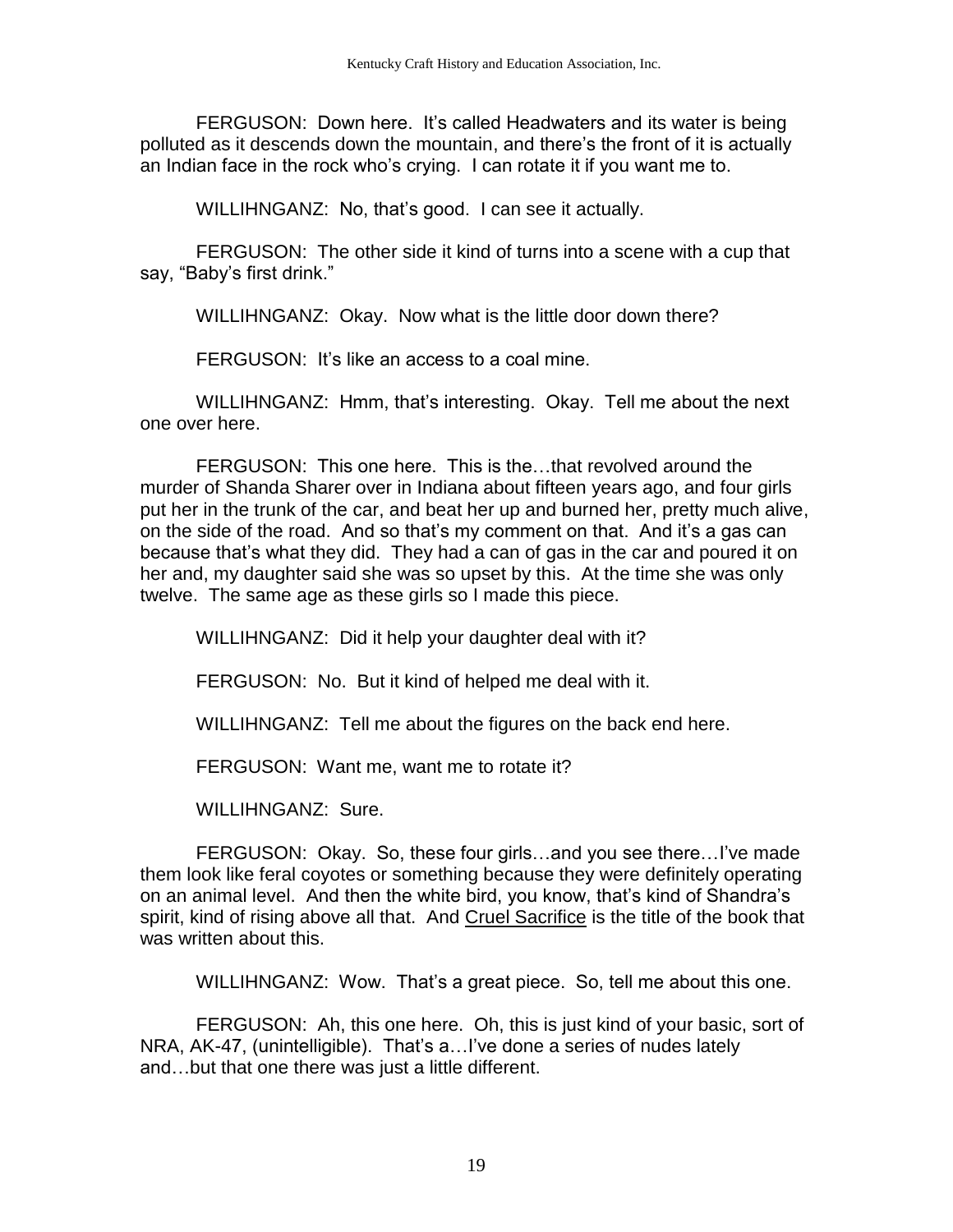# WILLIHNGANZ: What, what about this gun over here?

FERGUSON: Oh, okay, well, that's…I did a series of guns for a (unintelligible) Model show because they were opening up the firearms museum. And that one is a replication of a gun that was made during World War II, and it was called a Guide and Lamp liberator. It was a pressed steal .45 that shot one bullet and they were airdropped to all the partisans. And what they were meant is, you had one bullet to shoot a German and then steal his gun. But that's a Guide and Lamp Liberator so they were just the cheapest weapon possible. 'Course if you ever find one they're worth a couple, \$3000. But I made a series of odd, recognizable firearms thinking someone from the firearms museum would buy one for the guy that owned the firearms museum but nobody ever did, so (Laughter—Ferguson).

WILLIHNGANZ: What about the Jesus figure next to it?

FERGUSON: Well, that's sort of interesting. It's sort of like a combination of Jesus and (unintelligible) hippie fan. I did a series of sort of self-portraits and that was kind of one of them that I made him look like he had bleached hair with dark roots.

WILLIHNGANZ: Yeah, these here…these self-portraits are these ones over here?

FERGUSON: Yeah. Those are all self-portraits and they range from my days as a little greaser to a…and its all about the hair, duck tail, flat top or fenders. Then it goes to your Beatle mania look, then it goes to your army crew cut, then it goes to your handlebar mustache…been there done that.

WILLIHNGANZ: Now, are these based on photographs of you or just how you remember yourself?

FERGUSON: Well, actually, how I remember myself. Which is kind of funny, because I did a series of heads of people I grew up with…from memory. Grew up in Northern Kentucky and had some of these people…they just couldn't believe it. They're going, "Man, I can't." I said. Even then. It really looked like them. But they were from memory.

WILLIHNGANZ: Wow.

FERGUSON: So.

WILLIHNGANZ: And tell me about this one up here too.

FERGUSON: Well, that's a comment, on the Danish cartoon that created a furor in Denmark. It was supposedly an image of Muhammad, which is strictly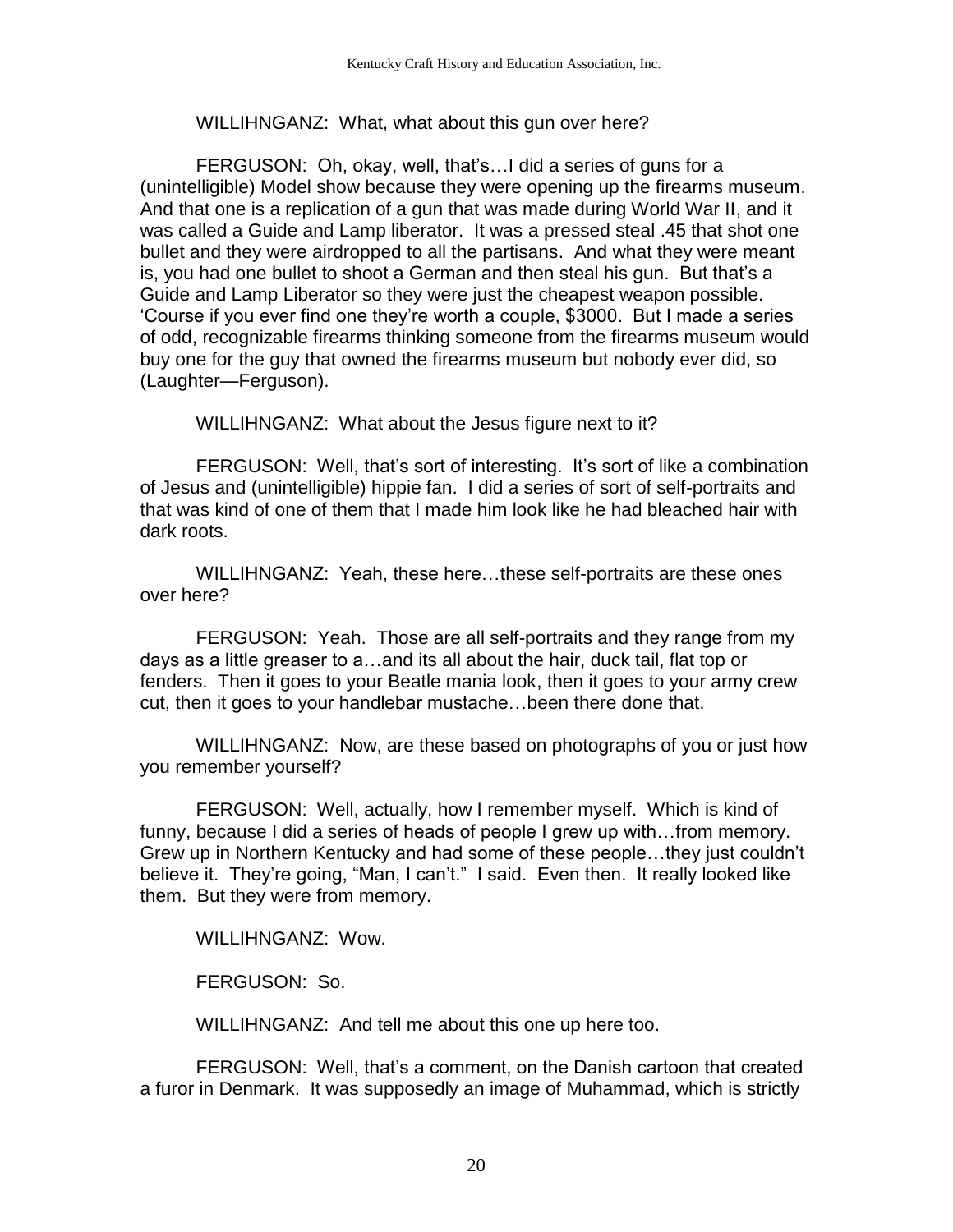forbidden, and I went ahead and did some myself and its basically saying, "Who am I." Well, that could be any religious figure. It could be Muhammad, it could be Greek Orthodox, it could be Jesus, it could be a Southern Pentecostal preacher. It could be anything. But the main thing just is religious wars and religions crisis. They're just like endemic and never ending and downright scary.

WILLIHNGANZ: Wow. How about the figure next to it?

FERGUSON: The figure next to it I saw a program on; I can't remember. Secrets of the dead on KET and a few other articles about bog mummies and they look so clay like, and leather like, and I had this clay that just really responded well to being shaped like that and so I made a series. I only did about four of them, of these bog mummies and bog mummies in general were murdered and thrown into a bog. And a lot of people think that they were like criminals and they were very, the people were just, really wanted to be rid of them so a lot of times they had nooses around their neck and stuff like that.

WILLIHNGANZ: How 'bout this picture over here. What's this?

FERGUSON: Well, see now…that shows my sort of…my folk art kind of approach to painting. That's supposedly Jill Carol, the Christian Science Monitor news girl who was captured by the Iraqis and held for about six months. And I saw this frozen photograph of her, like it was on Al Jazeera and so I, I kind of, kind of copied it a little bit.

WILLIHNGANZ: Wow.

FERGUSON: Doesn't look anything at all like her.

WILLIHNGANZ: Okay. I'm very interested in this particular piece here.

FERGUSON: Well, now that…let me if…let me see the other side here. Yeah, let me rotate it around. It'll take a little doing.

WILLIHNGANZ: Again, this is at U of L?

FERGUSON: U of L. Uh-huh.

WILLIHNGANZ: What were they demonstrating?

FERGUSON: Yeah, we were demonstrating. So this was my demo piece, and of course, you know, it's all about pottery. There's traditional jugs and things, and so this is supposed to be like a kiln man, okay. So here's the place where the damper is for the chimney and there's smoke coming out of the chimney, and the little whistles (blows one) are the little whistles that I do, and its kind of like he's made out of wood and he's feeding himself to the fire a little bit at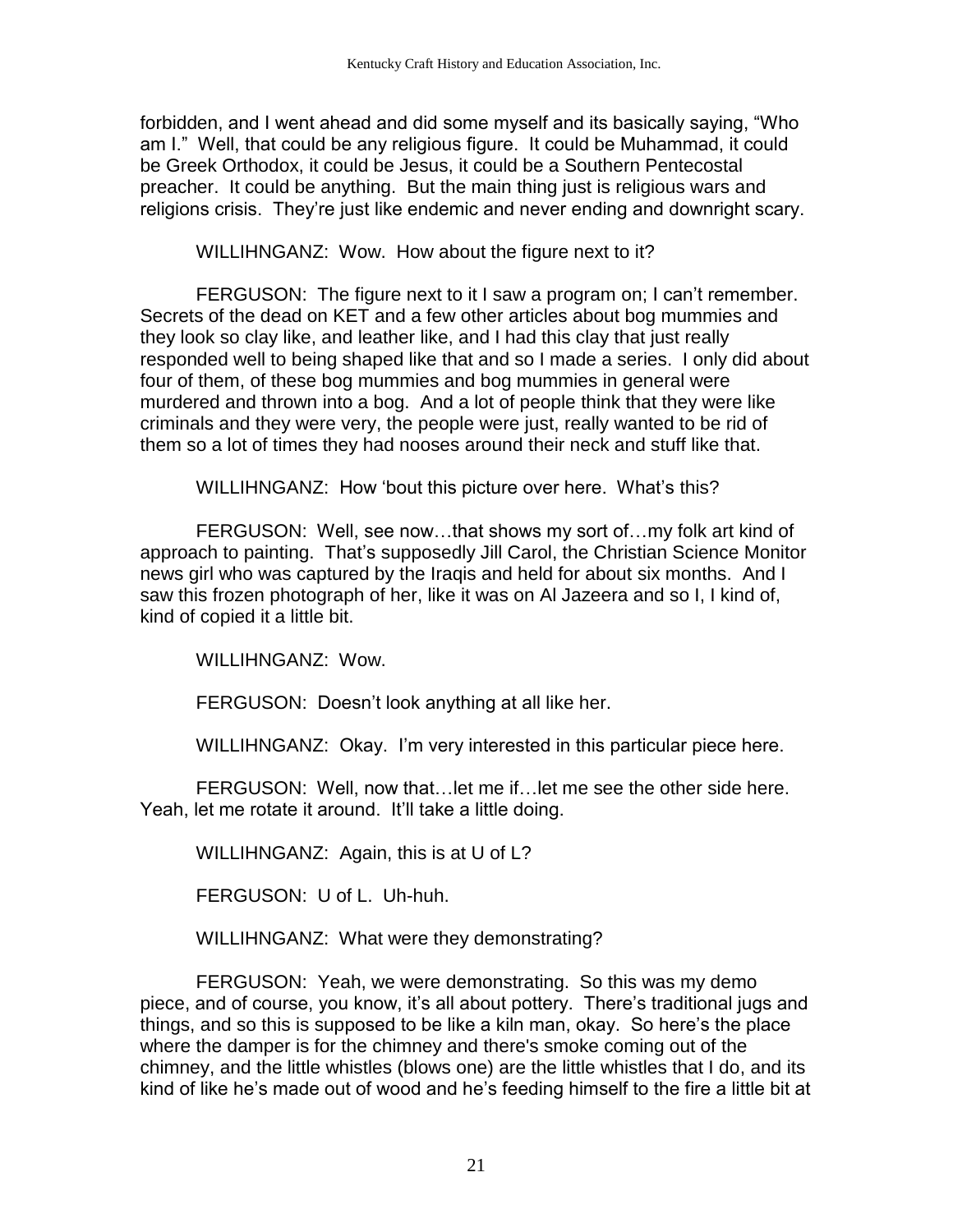a time so, the title of the piece is called Hot Head. This is just a demo piece. It's something that I did one of and probably could revert back to doing some pieces like that again, but maybe not.

WILLIHNGANZ: Are these paintings that you do up here?

FERGUSON: Yeah, those are just little drawings that I do every now and then, working with kids, so they're…we just work with some of the easiest things that we can get: markers, colored pencils, paint, that dimensional fabric paint that you get that you squeeze out of a tube.

WILLIHNGANZ: Now, I've done some really intricate drawings and they revert a lot back to my sort of archaeological background, little hieroglyphs, sort of figures. They kind of had a meso-American look, some of them. I don't do them that often. Actually I haven't done a drawing like that in several years, but when I'm with kids…I really…we, actually like this one here…is just the design that we would do on our art folder. We always have an art folder so you can see it says A-R-T and then I just kind of work with them and we try to create something that's got a lot of detail, and that way we can talk about, you know…some of the things that they're learning about in school as far as geometric design and motif.

WILLIHNGANZ: How 'bout these pictures over here. These are...

FERGUSON: Now, these are my four paintings that I did for a folk art show. That's class of '65. Anybody who refers to themselves as class of '65 was probably very concerned they were going to find something in their mailbox that was from the Selective Service System and so here's this young guy, you know. He's got, he's got his letter probably saying, report for a physical (laughter— Willihnganz) and you can go to exotic places and meet exotic people and kill them.

WILLIHNGANZ: Right.

FERGUSON: And this is my brother and I. When my dad was in Germany, with my Aunt Audrey down in Williamsburg, Kentucky, in a little coal camp, and we literally went to a two-room schoolhouse. They had a coal stove, a bucket and a dipper and an outhouse. And my brother and I, we would always bring fried bologna sandwiches or biscuits and apple-butter for lunch. And one day this kid brought some sardines and the teacher just hated that 'cause they smelled. It just wasn't the thing to bring. So this is kind of a memory of that. Then of course then there's all the carvings on the bench. "Ronnie is stupid." That's my cousin. "Diane loves Lem." That's my cousin and my brother. "Melvin is a Commie." That's my cousin. Orville, that's my father. So. "How to Spell," by R. Hatfield. Rodney Hatfield, otherwise known as Art Snake. I'd get digs in on him all the time. All the time. So. And then that one, that's my brother and I.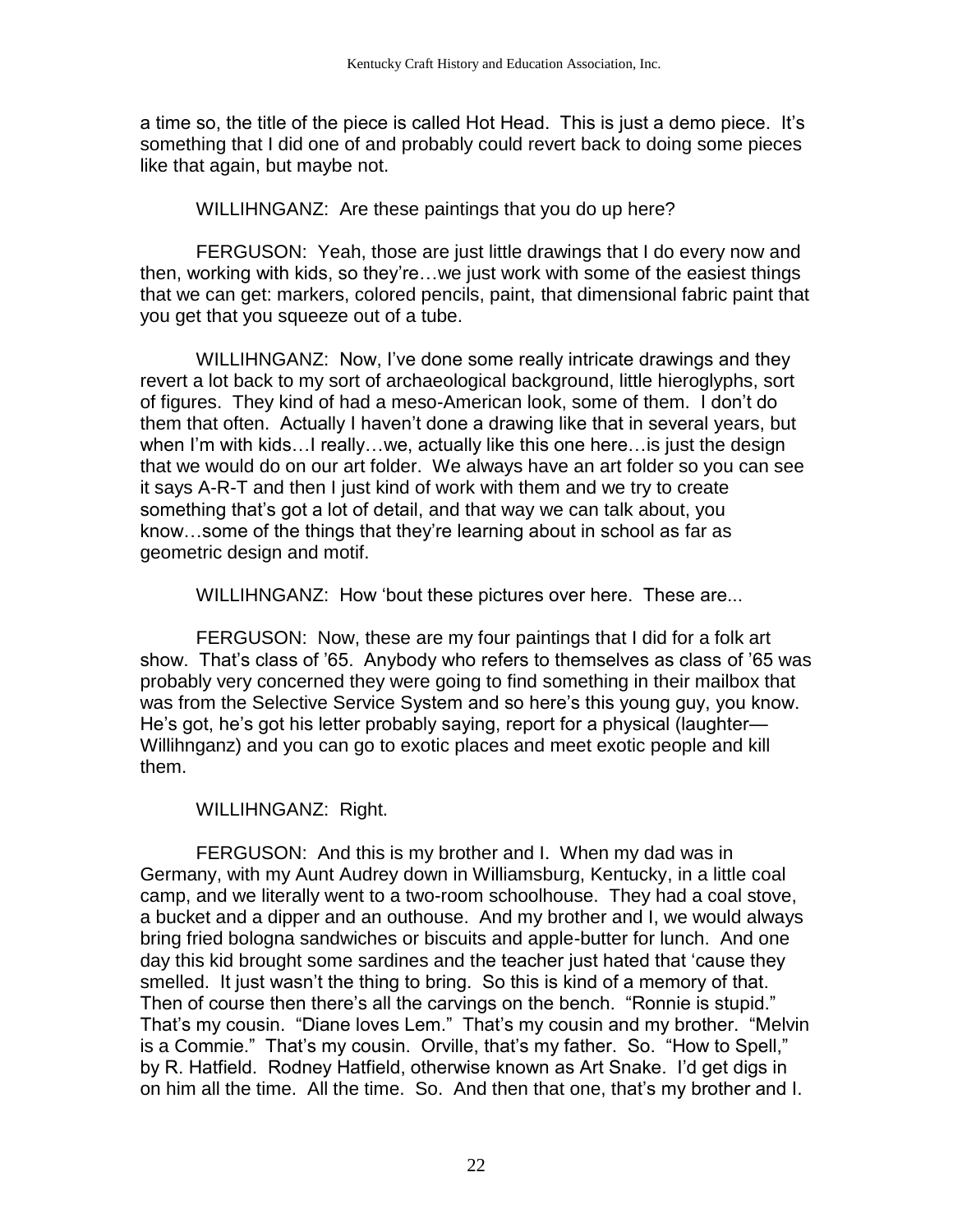Went over to where the neighbor's goat was and I don't know why we did this but we cut the beard off the goat with a pair of scissors. No, it was a pocketknife, but I had painted scissors on there. Anyway, but we cut the beard off of this Billy goat and put it under a rock and it was like, this thing that's stuck in my mind, you know, and we were only like eight years old and sort of, I don't know, it was like a mischievous thing we did, almost kind of ritualistic thing that we did. Probably nobody even noticed it, and the goat didn't care. But, I just painted that, you know, so it's got the corncrib in the background. And, we always got our school clothes from Sears and Roebuck. We'd look at a Sears catalog and my mom would go, "You want these flannel shirts and these jeans." So, they would come in a box and, so that's from Sears and Roebuck, going to, to my dad's address in Williamsburg, Kentucky. So, like I said, I violate every rule of good painting (Laughter—Willihnganz). You know, outline everything in black. I paint 'em the way I would paint a platter if I were using ceramic materials. That's a, the comment on the folk art phenomena…the dealers flashing their money around and, I've got a friend who used to be a potter named Adrian Swain, and he's the folk art curator at the Folk Art Museum at Morehead. And so he's supposedly in there. I'm not gonna point him out and so then you got the, the guy carving the figures as fast as he possibly can. So.

WILLIHNGANZ: Tell me about this piece down on the floor. This really kind of amazes me.

FERGUSON: Well…that I'm into military stuff. I'm into old military rifles and this particular piece there's a saying, "There are no atheists in a foxhole." And there are pieces that are created by these guys in wars, you know…that are, you know…that are done, you know…to kind of…its like, you know…if you don't believe, you know…believe while you're here, you know what I'm saying. Your odds of surviving may be increased. So that's kind of what that is, its pieces of old military gunstocks and, and bayonets and spent cartridges and this little wire Jesus. I used to do this little wire Jesus' when I was in high school and so I just decided to do one of these things here. It's like, you know, there are no atheists in a foxhole. So.

WILLIHNGANZ: Were you ever in the military?

FERGUSON: Yeah, I was in the Air Force, so. The good old Air Force.

WILLIHNGANZ: Anything else you feel moved on…?

FERGUSON: No, no. I think we've covered it all. You've done a great job.

WILLIHNGANZ: Well, thank you very much. I really appreciate it.